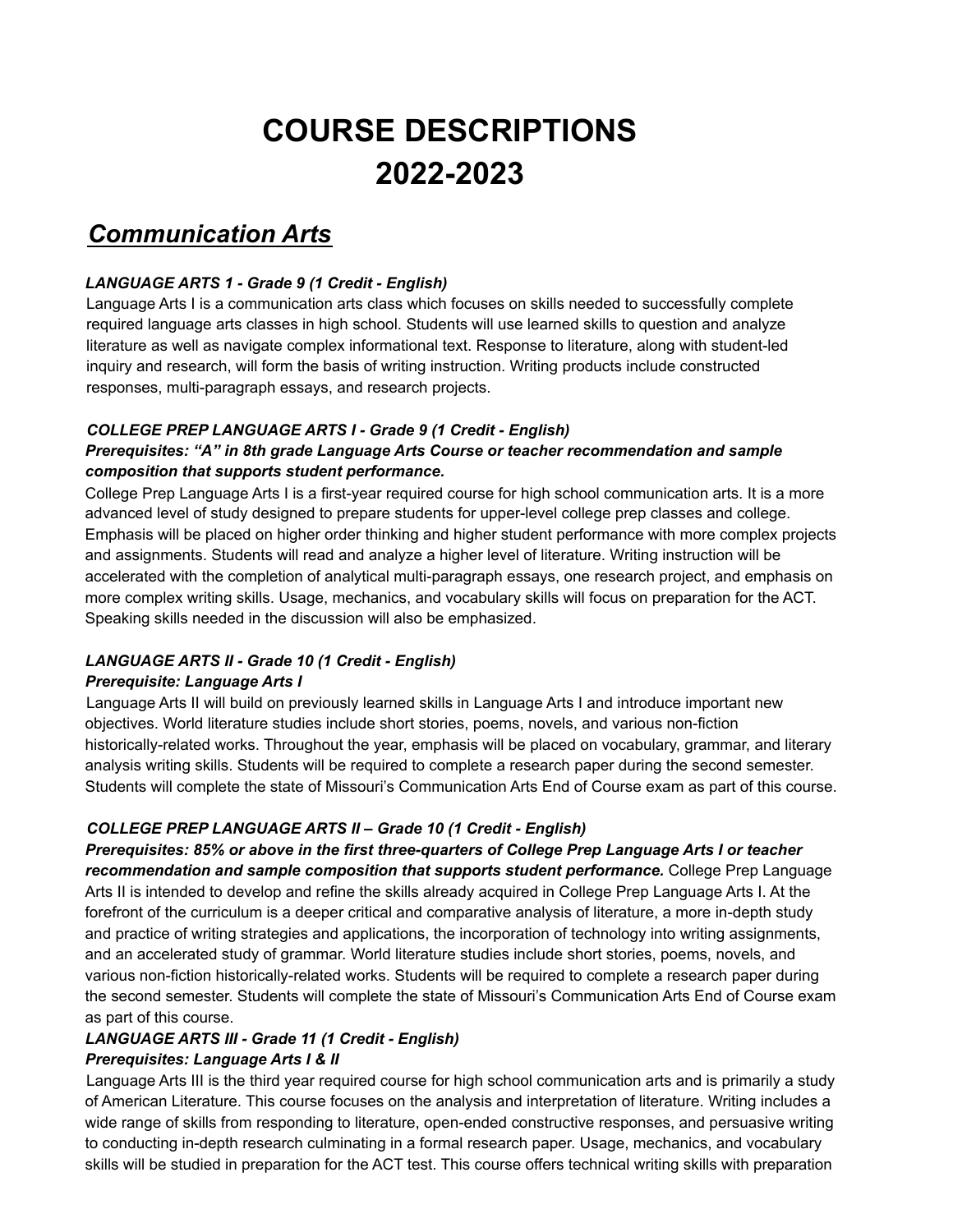for a professional job interview, completion of a cover letter, resume, reference list, and employment application, and participation in a job-shadowing day.

*COLLEGE PREP Language Arts III - Grade 11 (1 Credit - English) Weighted Class Prerequisites: 85% or above in the first three-quarters of College Prep English II or teacher recommendation and sample composition that supports student performance.* College Prep Language Arts III is the third year required course for high school communication arts. It is a more advanced level of study designed to prepare students who intend to take College Composition in grade 12. Emphasis is placed on higher levels of student performance with more complex assignments; students will read and analyze greater levels of American Literature, conduct in-depth research culminating in a formal research paper, develop speaking skills needed in discussions, and write literary and rhetorical analysis of greater difficulty. Usage, mechanics, and vocabulary skills are studies in preparation for the ACT test. This course offers technical writing skills with preparation for a professional job interview, completion of a cover letter, resume, reference list, and employment application, and participation in a job-shadowing day. While enrolling in College Prep Language Arts III does not guarantee admission to the College Composition course, the more rigorous training in analytical reading and writing will prepare students for a more advanced level of curriculum.

#### *LANGUAGE ARTS IV - Grades 12 (1 Credit - English) Prerequisite: Language Arts I, II, & III*

Language Arts IV is designed to provide experiences, which prepare students for the workplace or technical training. Special emphasis will be placed on technical writing with language and computer skills stressed. British and European literature will be used as the basis to illustrate the personal skills needed to succeed in the working world.

A particular focus is the senior project paper, a graduation requirement. The senior project provides for each senior student the forum in which to demonstrate the knowledge gained in twelve years of educational experience. Reading, writing, speaking, thinking, planning and implementation, problem-solving, and use of organizational skills are showcased in the project process.

*COLLEGE PREP LANGUAGE ARTS IV – Grade 12 (1 Credit - English) Weighted Prerequisite: 85% or above in the first three-quarters of College Prep language Arts III or teacher recommendation and sample composition that supports student performance.* College Prep Language Arts IV is the combination of the fourth year required course for high school curriculum relating to the development of oral and written communication skills and a more advanced level of study designed to prepare students for the rigors of post-secondary writing. Emphasis is placed on higher levels of student performance to help students become skilled readers of prose and skilled writers who can compose for a variety of purposes. Students will read and respond to British and European literature from Anglo-Saxon times through the 21st Century. Upon completion of the course, students will receive weighted grade points per district policy.

A particular focus is the senior project paper, a graduation requirement. The senior project provides for each senior student the forum in which to demonstrate the knowledge gained in twelve years of educational experience. Reading, writing, speaking, thinking, planning and implementation, problem-solving, and use of organizational skills are showcased in the project process.

#### *WRITING I & II ENG 110 & 210 (DUAL CREDIT ENGLISH) - Grade 12*

*(1 Credit WSHS and 6 Credits Missouri State University-West Plains) Weighted Class Prerequisite: G.P.A. of 3.0 or higher; ACT Reading score of 18 or higher and/or placement exam* In ENG 110, students will continue to hone their writing, reading, and oral language skills. In addition to imaginative literature and popular culture, content will focus on British and European Literature as students read more novels and literary works, write more essays, and analyze with greater sophistication. ENG 210 will continue to develop strong writing traits, while also incorporating the Senior Project. The WSHS Senior Project consists of research and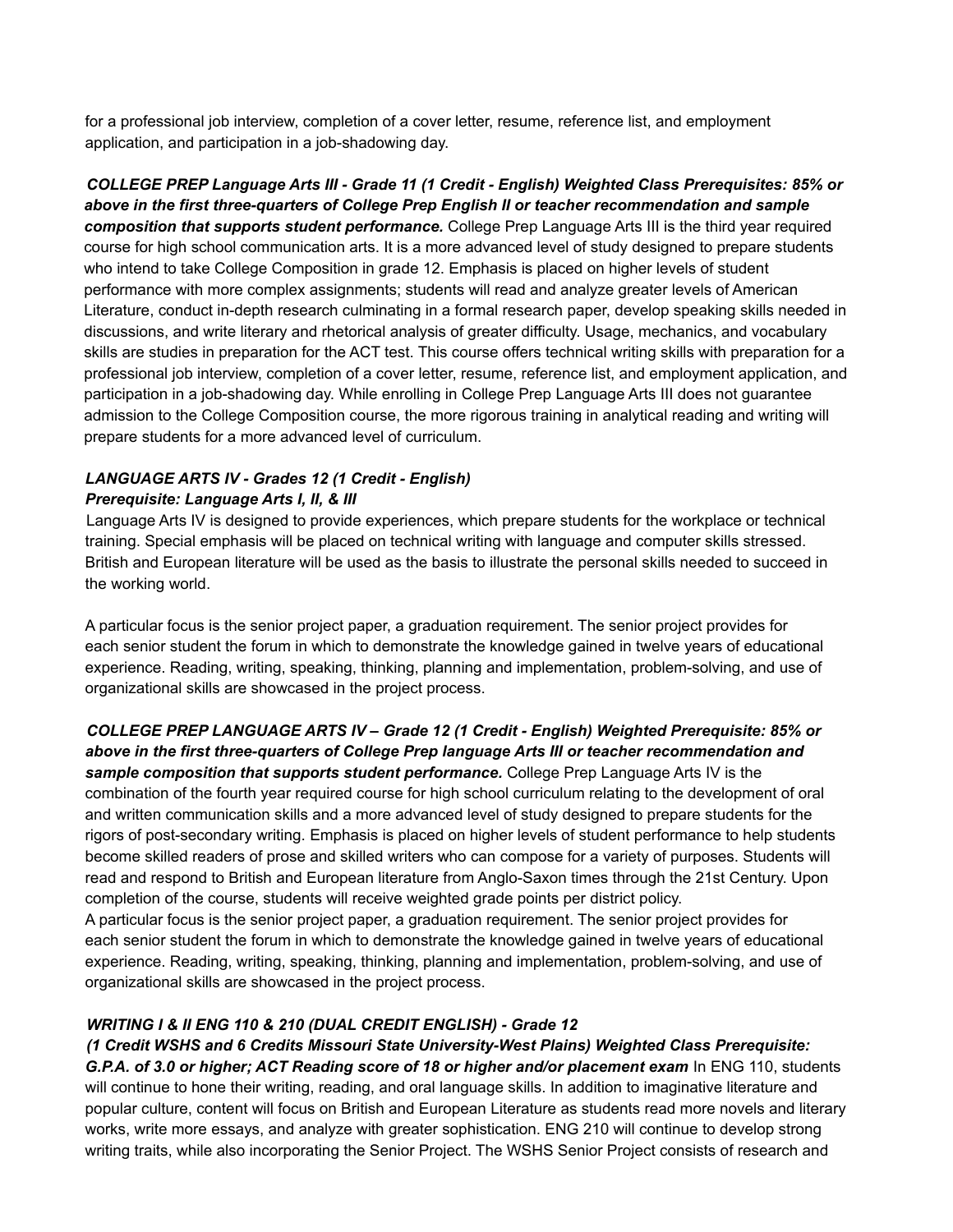writing, creation of a physical product, and presentation of the research and product during Senior Project Night. Both courses are for college credit and students should expect a more in-depth and rigorous level of course work from a traditional high school class. Tuition and books for this dual credit course will be the responsibility of the student through Missouri State University West Plains.

#### *ACADEMIC LITERACY – Grade 9, 10, 11, & 12 (1 Credit - Elective)*

This class is designed to provide additional reading instruction for any students without IEPs falling below grade level reading scores on the iReady test. Enrollment is limited to 12 students per class.

#### *NOVELS – Grades 9, 10, 11 & 12 (½ Credit - Elective)*

This course is designed for the student who enjoys reading but has no time to read. Students will read a required amount of pages per quarter, keep a reading log, and participate in book talks. A book project will be required at the end of the semester. Students are only allowed to take the course for two semesters.

#### *POETRY – Grades 9, 10, 11 & 12 (½ Credit - Elective)*

This course is designed for the student who enjoys writing and reading poetry. The student will study various poets' styles and will develop his/her own voice and style. The final project will be to create an anthology of poetry. Students may take this class only once.

#### *FILM LITERACY – Grades 9, 10, 11 & 12 (½ Credit - Elective)*

The objective of this class is to give you, the student, an understanding of film and the ability to hone your interpretive skills when viewing the film. Along with learning basic terminology for discussing a film in critical terms, the student will also use their analytical skills in writing to evaluate films. Key concepts and elements of literature will be covered through a variety of films: literary elements, shot angle and camera work, theme, plot outlines, character development, story development, a point of view, and others. Since this class will have very little outside homework, your attendance in class will have an effect on your ability to complete your assigned tasks. If you are absent from class on a day that we view a film or work on a project, you will need to make arrangements with the teacher to stay after school and make-up the material that you missed in class.

*CONTEMPORARY LITERATURE – Grades 9, 10, 11 & 12 (1 Credit - Elective)* This course is designed for the student who enjoys reading but has no time to read. Students will read books that have been published in the last seven years. Students will read a required amount of pages per quarter, keep a reading log, and participate in book talks. A book project will be required.

#### *CREATIVE WRITING – Grades 9, 10, 11, & 12 (½ Credit - Elective)*

This course is a writing workshop. Students will write every day and they will explore different writing techniques and styles. Writing skills will be developed through pre-writing, editing, revising and critiquing. Students will also examine various styles of writing by reading both well-known and obscure writers of poetry, songs, newspaper columns, short stories, novels, plays, monologues, dialogues, haiku, and reviews. Goals will be met through a variety of reading, writing, and speaking activities. Additionally, students must be willing to share their work with the class. Students will be asked to critique their own work and the work of others in a constructive manner. Students will research successful authors to determine the authors' secrets to success.

#### *EXTENDED CREATIVE WRITING - Grades 9, 10, 11 & 12 (1 Credit-Elective)*

This course is a writing workshop. Students will get to see what steps an author takes when writing a book, from idea creation through publishing. Students will explore writing in multiple genres before writing their own multi-chapter book. Writing skills will be developed through pre-writing, editing, revising and critiquing. Additionally, students must be willing to share their work with the class. Students will be asked to critique their own work and the work of others in a constructive manner. Students will research successful authors to determine the authors' secrets to success.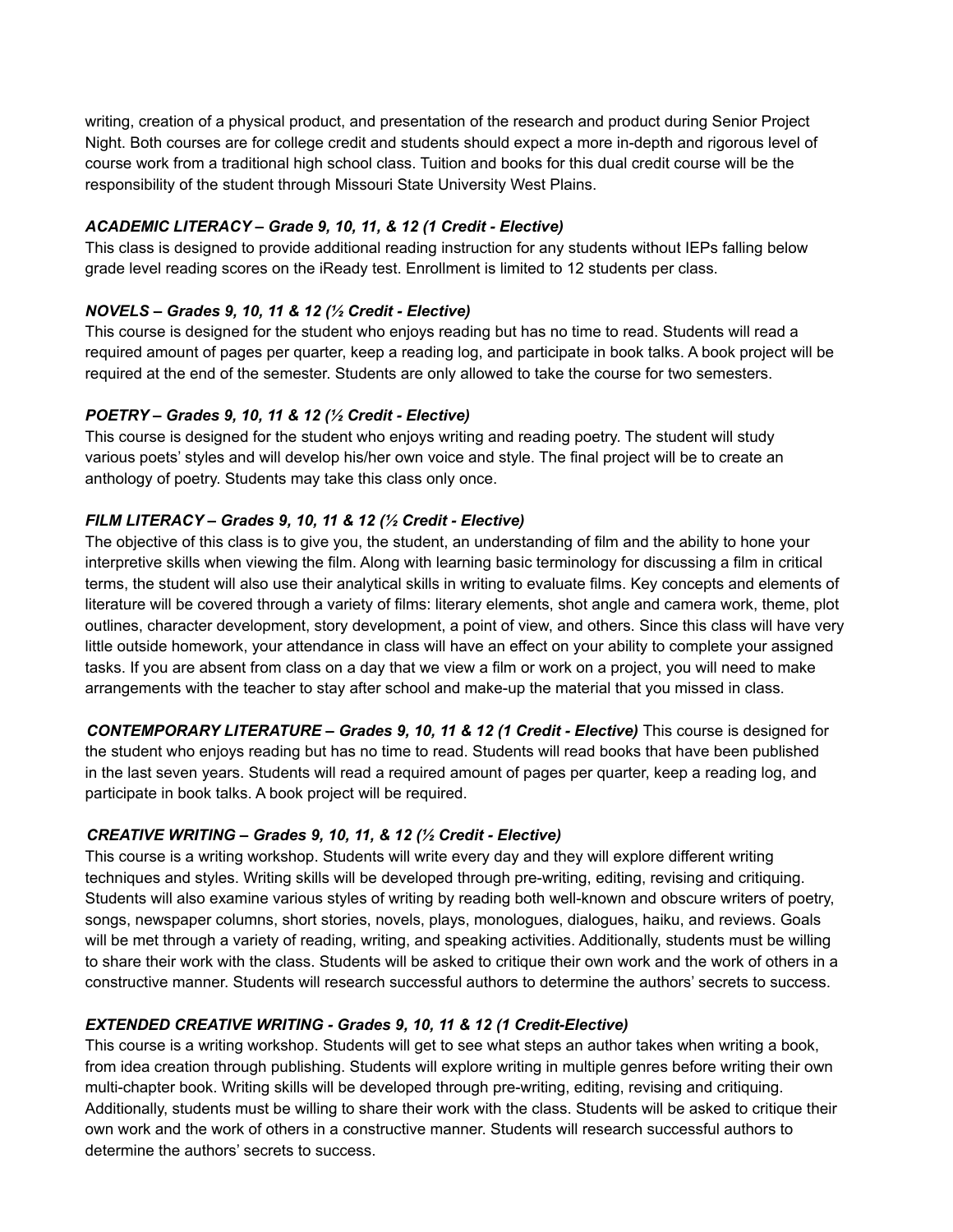## *JOURNALISM – Grades 9, 10, 11, & 12 (1 Credit - Elective)*

#### *Prerequisite: Instructor Permission Required*

Students will produce the Willamizzou yearbook. Skills include computer graphics, photography, and copy-writing. Instructor permission is required to enter this course.

#### *FOLKLORE - Grades 9, 10, 11, & 12 (½ Credit - Elective)*

This semester course will expose students to the folklore of various cultures and make students aware of the timeless tales and legends that influence tradition. The primary emphasis of this course will be on local folklore. Students will expand their learning experiences of music, art, language, and customs through field trips and reading works of literature.

#### *MYTHOLOGY - Grades 9, 10, 11, & 12 (½ Credit - Elective)*

This semester course will expose students to the mythology of several cultures and make students aware of the timeless human interests paralleling their own. The primary emphasis of this course will be on Greek and Norse mythology. Students will expand their learning experiences through works of literature and video presentations..

#### *GREAT BOOKS I* **-** *Grades 9, 10, 11, & 12 (½ Credit - Elective)*

This semester course will expose students to some of the greatest books in literature. Students will read and discuss books and view representations in films that have provided numerous arguments for debate and analysis throughout time and learn how to discern truth, distinguish error, and defend arguments.

#### *GREAT BOOKS II* - *Grades 9, 10, 11, & 12 (½ Credit - Elective)*

This semester course will expose students to some of the greatest books in literature. Students will read and discuss books and view representations in films that have provided numerous arguments for debate and analysis throughout time and learn how to discern truth, distinguish error, and defend arguments.

*SCIENCE FICTION LITERATURE I & II– Grades 9, 10, 11 & 12 (1 Credit - Elective)* Students will survey the literary genre of science fiction. Students will read works of science fiction and view various

representations in film and television.

#### *BIBLE LITERATURE - Grades 9, 10, 11, & 12 (½ Credit - Elective)*

Bible Literature will examine the Bible as a work of literature. Elements of literature such as figurative language, theme, and text structure will be covered with the Bible as the text. Historical elements of the Bible will also be studied as this will help in understanding the cultural significance of the events and stories in the text.

*SPEECH - Grade 12 (½ Credit-Required class for all seniors-Spring semester of senior year)* Speech is designed to increase the student's ability to speak distinctly and intelligently, as well as, improve listening and thinking abilities. This course will introduce students to the basic aspects of general speech. Primary emphasis will be given to these oral communication skills: informative speech, to include delivery and visual aid skills. Students will present Informative, Instructional, Problem/Solution or Persuasive, and their Sr. Presentation speeches in class. The students will learn skills that will help them create visual aids, and are required to do PowerPoint presentations.

*FUNDAMENTALS OF PUBLIC SPEAKING COM 115 – Grade 12 (½ Credit WSHS and 3 Credits Missouri State University-West Plains - Spring semester of senior year) Weighted Class* Speech is designed to increase the student's ability to speak distinctly and intelligently, as well as, improve listening and thinking abilities. This course will introduce students to the basic aspects of general speech. Primary emphasis will be given to these oral communication skills: Informative, Instructional, Problem/Solution or Persuasive, and their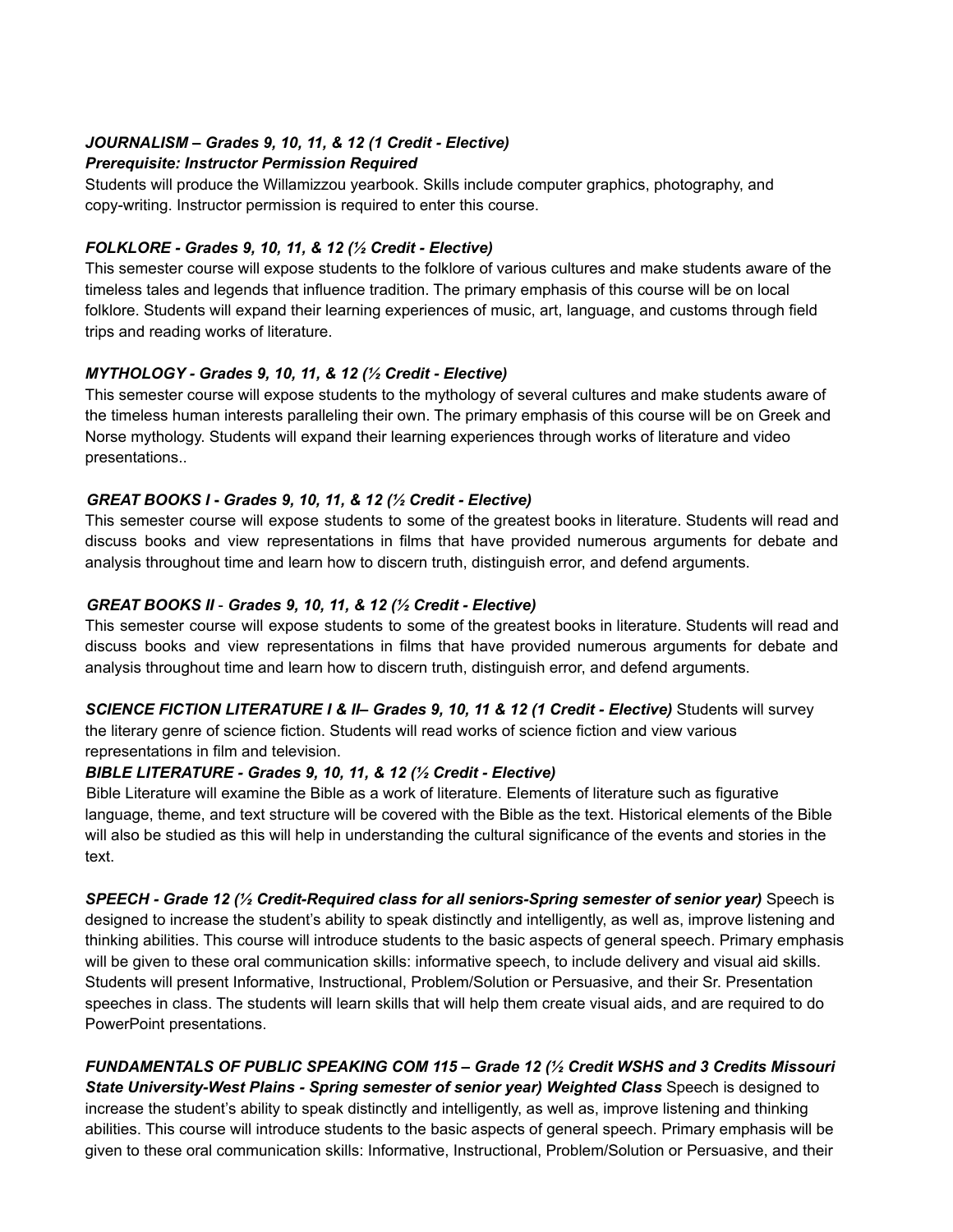Sr. Presentation speeches in class. Students will also be creating visual aids, and PowerPoint presentations to use with their speech presentations.

#### *DEBATE - Grades 9, 10, 11 & 12 (1/2 Credit-Elective)*

In this course students will be learning the foundations of Public Forum Debate and Extemporaneous Speaking. Students will be investigating current events domestic and foreign. The course combines research, note taking, debate, and public speaking. The course is beneficial to all students but highly recommended for those pursuing a career in the law field. Students have the option to compete at tournaments, but it is not a requirement for the course. This class is a tandem class with Contemporary Issues, meaning students will rotate between these two classes. Furthermore, every two weeks students will report to Contemporary Issues, rather than Debate, to learn additional material in the areas of government, propaganda, and bias from the Social Studies Department. After two weeks students will report back to Debate to utilize the new material for another two weeks (i.e. If a student starts in Debate the student will remain in this class for the first two weeks and then report to Contemporary Issues for weeks four and five continuing this pattern throughout the semester.

#### *ORAL INTERPRETATION - Grades 9, 10, 11 & 12 (1 Credit-Elective)*

The course emphasizes competitive speaking in humorous/dramatic/program oral interpretation, duet acting, duo interpretation, poetry, prose, storytelling, extemporaneous speaking, informative speaking, original oratory, radio speaking, with a possibility of Lincoln-Douglas Debate, Public Forum Debate, and Student Congress as well. **Students will be required to travel to competitions. Some of those competitions will require students to stay overnight. The student must refund the tournament fee (\$8.00) to the school for** failure to attend a competition they were signed up to compete in, and failed to notify the teacher prior **to the drop date or was a no show, unless in case of emergency or sudden illness.**

# *Foreign Language*

#### *SPANISH I - Grades 9, 10, & 11 (1 Credit - Elective)*

#### *Prerequisite: Passing English the previous year with a "C-" or better*

This is an introductory course designed to create basic Spanish communication skills in four basic areas: speaking, reading, writing and listening. Activities are based on life communication skills, cultural themes, and authentic tasks.

#### *SPANISH II - Grades 10, 11 & 12 (1 Credit - Elective)*

#### *Prerequisite: Passing Spanish I the previous year*

This elective course is designed to further oral and written communication skills in Spanish. Application of language and cultural concepts to real-life situations communication skills is an integral part of this program.

#### *SPANISH III - Grades 11 & 12 (1 Credit - Elective) Weighted Class*

#### *Prerequisites: Passing Spanish II the previous year*

This course continues to expand and enhance Spanish communication skills with a deeper emphasis in language structure through cultural and realistic experiences.

# *SPANISH IV - Grade 12 (1 Credit - Elective) Weighted Class*

#### *Prerequisite: Spanish III and permission from the instructor*

This course continues with advanced grammar, authentic conversation opportunities, and reading in Spanish with cultural and realistic experiences.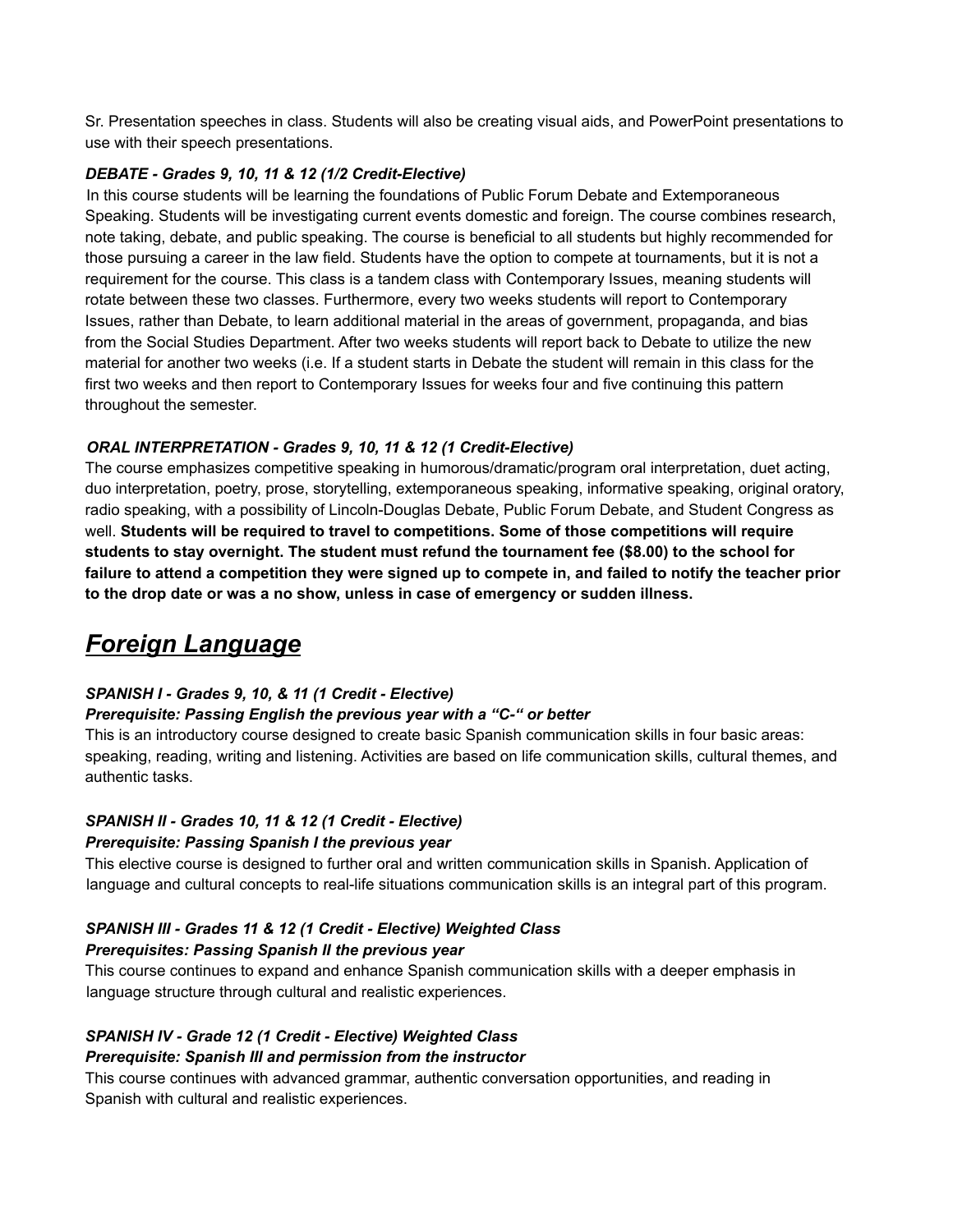#### *RUSSIAN I – Grades 9, 10, 11 & 12 (1 Credit - Elective)*

#### *Prerequisite: Passing English the previous year with a "C-" or better*

This course is designed to help students develop basic language skills necessary to communicate effectively in Russian in most everyday situations. Emphasis is also placed on cultural enrichment of students.

#### *RUSSIAN II - Grades 10, 11 & 12 (1 Credit - Elective)*

*Prerequisite: Good academic standing and a "C" grade or better in Russian I* This course continues advancing the student's Russian language skills. It offers more insight into grammatical structures, punctuation, and syntax, as well as promotes adequate conversational skills.

#### *RUSSIAN III - Grades 11 & 12 (1 Credit)*

*Prerequisite: Good academic standing and a "B" grade or better in Russian II* This course offers advanced grammar, punctuation, and syntax, as well as promotes superior conversational skills.

#### *RUSSIAN IV - Grade 12 (1 Credit)*

*Prerequisite: Good academic standing and a "B" grade or better in Russian III* This course offers initial translation training, authentic speech opportunities, as well as promotes exceptional grammar and conversational skills.

# *Social Studies*

#### *WORLD HISTORY - Grade 9 (1 Credit – Social Studies)*

#### *Required for 9th Graders*

In this course, students will explore major world events, issues, and trends from the Renaissance Period up to and including WWI & WW2. Special emphasis is given to relationships between world history and United States history, how past developments impact our world history & US history, and how past developments impact our world today. The knowledge and skills acquired in this course will assist students as they progress throughout their HS history courses & EOC exams.

#### *AMERICAN HISTORY - Grade 10 (1 Credit – Social Studies)*

## *Required for 10th Graders not enrolling in HST 121/122 [Students should NOT take both American History and HST 121/122]*

After a review of American History prior to 1865, this course will concentrate on 1865 to the present, covering such topics as Reconstruction, the West, industrialization, immigration, empire building, the Progressive Era, the World Wars, the Great Depression, the Cold War and beyond. This is an important class in helping students understand and appreciate the rights and freedoms we possess as Americans.

Dual-credit HST 121/122 serves as a replacement for this course for students seeking college credit. Students should be advised of the advanced difficulty and reading/writing requirements before choosing dual-credit history.

#### *HISTORY 121 & 122 (DUAL CREDIT AMERICAN HISTORY) - Grades 11 & 12 (1 Credit WSHS Social Studies and 6 Credits Missouri State University-West Plains) Weighted Class Prerequisite: G.P.A. of 3.0 or higher*

Fulfills American History requirement in place of 10th Grade American History This course is a survey of the history of the United States. Unlike American History, this class will cover all of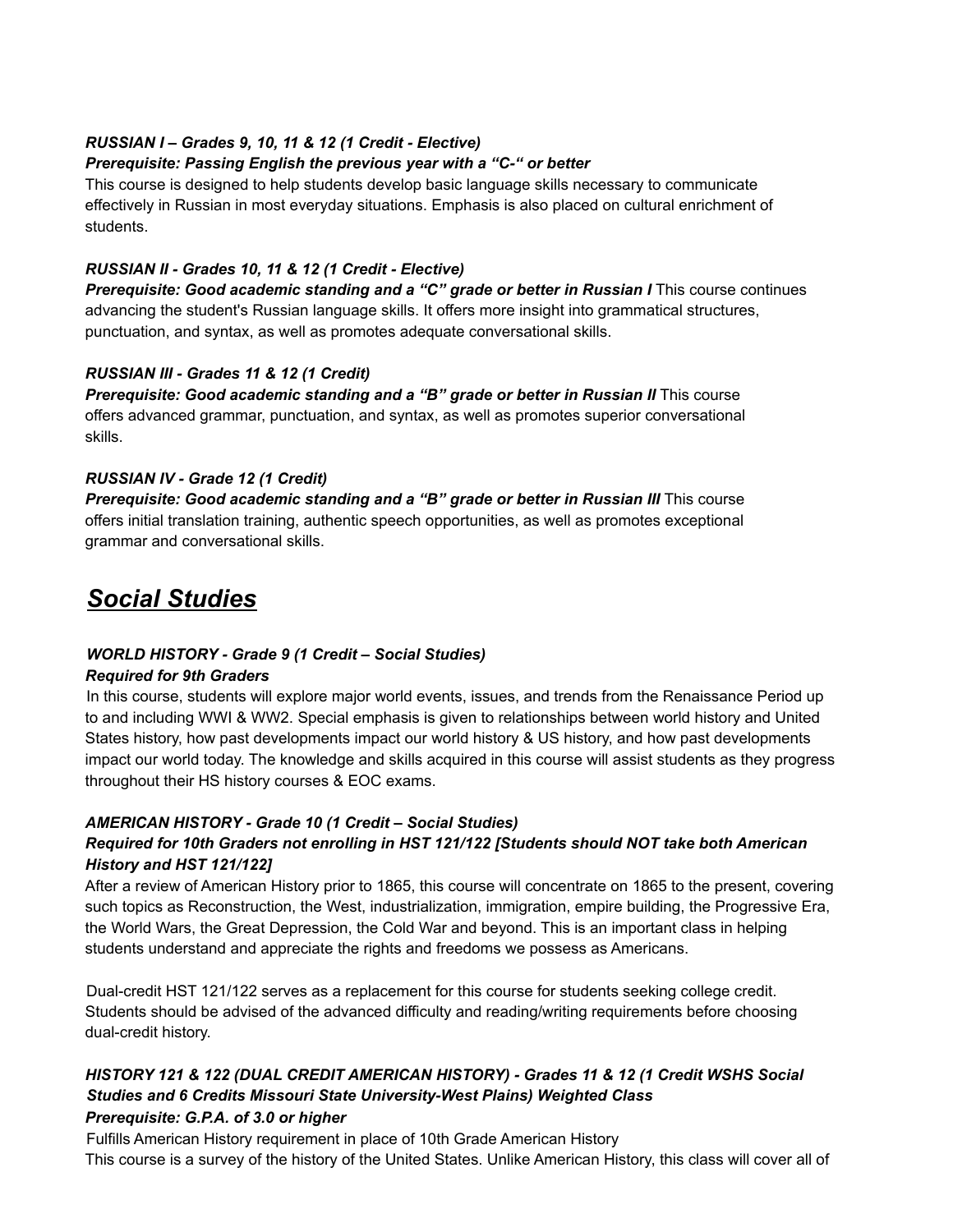American History from pre-colonial times to the present. Because the course qualifies for college credit, students should expect a more in-depth and rigorous level of course work than they would expect from a traditional high school class. Students should expect daily reading assignments outside of class. Tests and assignments will most often be in the form of lengthy essays that demonstrate the student's grasp of concepts covered. Tuition and books for this dual credit course will be the responsibility of the student through Missouri State University-West Plains.

# *AMERICAN GOVERNMENT – Grade 11 (1 Credit – Social Studies)*

#### *Required for 11th Graders*

In order to complete the requirements of a highschool graduate as per the state of Missouri, students must pass a United State Constitution and Missouri Constitution test with a minimum score of 70% and a United States Citizenship Test with a minimum score of 60%. These tests will be administered within the American Government course. The American Government End of Course exam (EOC) comprises 10% of the students 2nd-semester grade. The EOC is mandated and provided to the school via the state of Missouri. This course is designed to help students gain knowledge of the foundations, organizational structure, dynamics, and complexities of the United States political system and develop effective citizenship skills. The course focuses on the principles, institutions, and processes of governmental structures. Comparisons are made between federal, state, and local governments, as well as comparing our government with the government of other countries. The highlights of this class include guest

appearances by current political office holders and the actual observance of a criminal court case and governmental issues as they currently relate to the state of the American Government. The ultimate goal of this class is to help students develop a positive view of government and become respectful, productive citizens of society who make informed responsible political decisions.

#### *SOCIOLOGY - Grades 9, 10, 11, & 12 (½ Credit – Elective)*

Sociology is the study of human social relationships and institutions. Sociology's subject matter is diverse, ranging from crime to religion, from the family to the divisions of social class to the shared beliefs of a common culture, and from social stability to radical change in whole societies.

Students will examine these various institutions through observations, case studies, lecture, vocabulary, and research. Students will work on small group projects and independent activities that will help gain an understanding as to why groups react to different situations like they do.

#### *ECONOMICS - Grades 10, 11, & 12 (½ Credit – Elective)*

This course is set to explain how economic systems work throughout the world as well as personal economic systems work (ex. stocks ,bonds). National economic systems, such as the European Union in contrast to Socialist countries and our own Capitalistic system. Time will also be set up to study how business models are run to incur success. This course will help the future business owner as well as the future college student.

#### *LAW AND YOU - Grades 9, 10, 11 & 12 (½ Credit - Elective)*

Practical applications of law and how law relates to you the citizen is the main focus of this course. Other areas of interest will be within the realms of Street Law, Juvenile Law, Criminal Law, Environmental Law, Constitutional Law, International Law, Maritime Law, and Laws within the United States and how they compare and contrast to the laws of other nations.

#### *CONTEMPORARY ISSUES - Grades 9, 10, 11 & 12 (½ Credit - Elective)*

Contemporary Issues introduces students to various issues facing the world today, beginning with formulating an understanding of bias and propaganda. Students will explore global economic systems, human rights, world health, environmental issues, and the role of the United States and the United Nations in a changing world. This class is designed to eliminate much of the confusion surrounding these issues and allow students to form their own opinions on matters that affect their world. Students will evaluate the issues and propose solutions from a variety of perspectives. This course is a tandem class that will rotate every two weeks with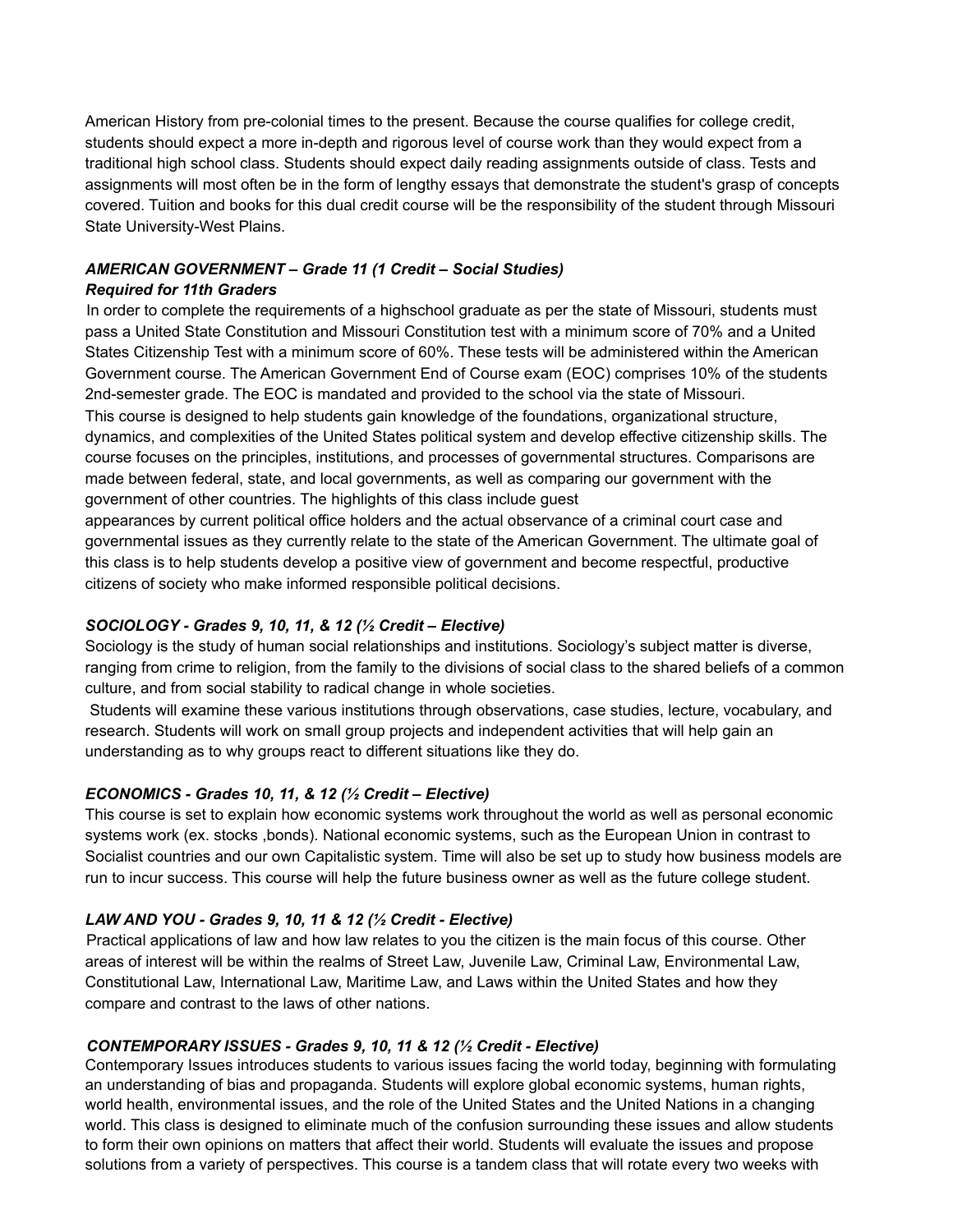Ms. Martin's Debate class. Students from each class every two weeks will change and report to the other class. (i.e. If a student starts in Contemporary Issues the student will remain in this class for the first two weeks and then report to Debate for weeks four and five continuing this pattern throughout the semester.) **This class can be repeated.**

#### *PSYCHOLOGY - Grades 10, 11, & 12 (1 Credit - Elective)*

Psychology is a rigorous, year-long course designed to help students develop an understanding of human behavior, how it develops and how it is studied. Topics to be stressed include psychological research, the brain and nervous system, human growth and development, personality, thinking, learning, motivation and behavior disorders. Students will learn that psychology is more than just a study of the mind.

# *Mathematics*

#### *PRE-ALGEBRA – Grade 9 (1 Credit - Mathematics)*

#### *Prerequisites: By Teacher Recommendation ONLY (Must get approval from a representative of the HS math department)*

Pre-Algebra is the basis for the rest of the mathematics courses you will have in high school. During the year, we will cover topics such as, the language of algebra, operations with integers, operations with rational numbers, and powers and roots.

## *ALGEBRA IA - Grades 9, 10 (1 Credit - Mathematics)*

#### *Prerequisites: Pre-Algebra or Teacher Recommendation*

This class covers the same material as the first half of Algebra I. During the year, we will cover topics such as, expressions, functions, linear equations, nonlinear functions, equations of linear functions, and linear inequalities. Students will not take an EOC until they complete Algebra IB or Algebra I.

#### *ALGEBRA IB - Grades 10, 11 (1 Credit - Mathematics)*

#### *Prerequisites: Algebra 1A*

During the year, we will cover topics such as systems of equations/inequalities, exponential functions, polynomials, quadratics, and statistics These are the topics in the second half of Algebra I. Students will not take an EOC until they complete and pass Algebra IB or Algebra I.

#### *ALGEBRA I - Grades 8, 9, 10, 11 & 12 (1 Credit - Mathematics)*

#### *Prerequisites: Pre-Algebra or Teacher Recommendation*

During the year, we will cover topics such as, expressions, functions, linear equations, nonlinear functions, equations of linear functions, linear inequalities, systems of equations/inequalities, exponential functions, polynomials, quadratics, and statistics. Each student who passes Algebra I will take an end of course exam that will be 10% of their final semester grade. Students must receive a proficient or advanced on their Algebra I EOC in order to qualify for A+.

#### *GEOMETRY - Grades 9, 10, 11 & 12 (1 Credit - Mathematics)*

#### *Prerequisites: Algebra I*

Students will use reasoning and logic to study the Euclidean system of lines, angles, triangles, quadrilaterals, polygons, circles, area, and volume. This will also include constructions, transformations, proofs, and trigonometry. The purpose is to be able to utilize geometric concepts in the real world and in future studies while continuing to practice algebra skills. (This can be taken at the same time as Algebra II with instructor permission.)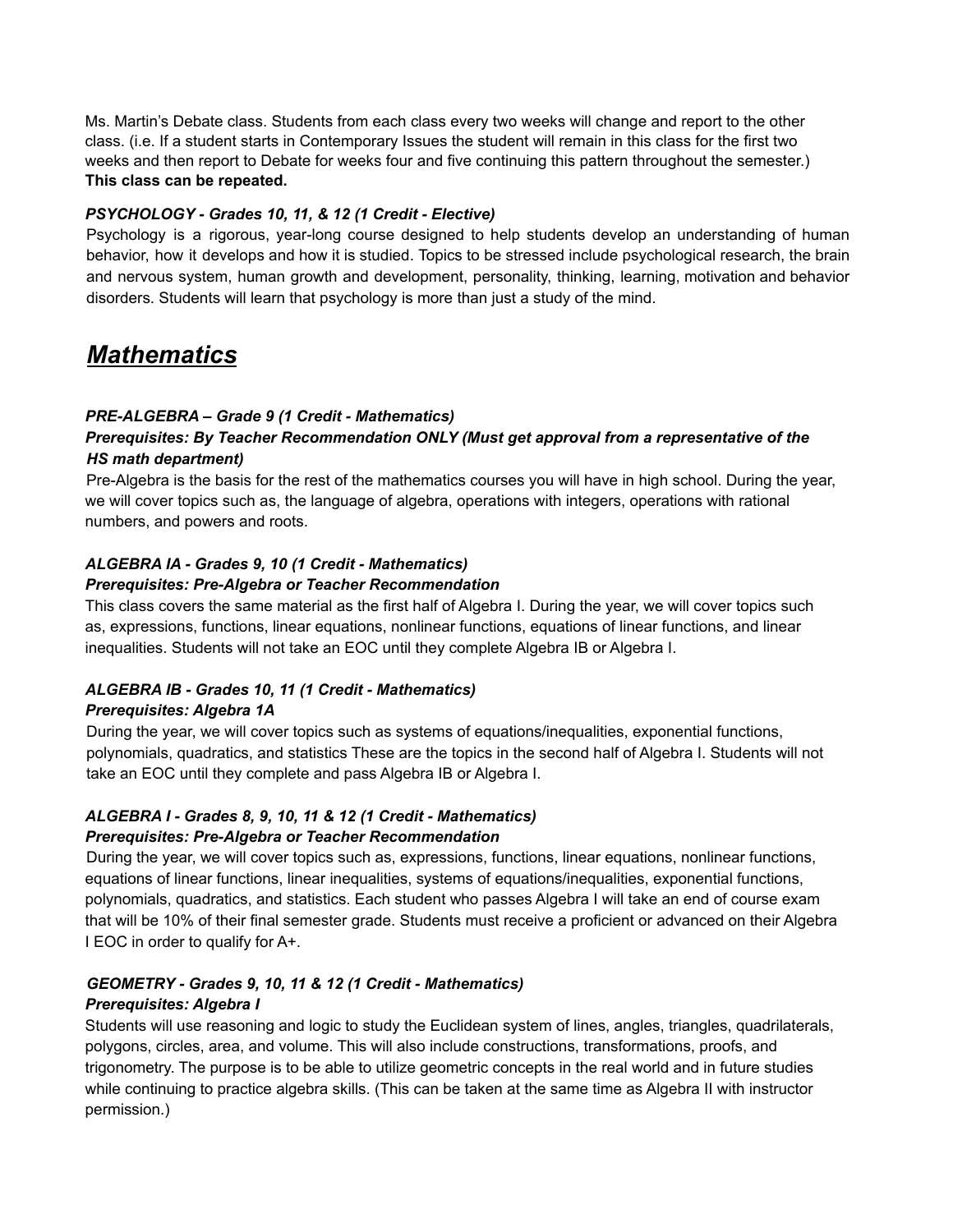#### *ALGEBRA II - Grades 10, 11 & 12 (1 Credit - Mathematics)*

#### *Prerequisites: Algebra I and Geometry (can be taken concurrently with Algebra II with instructor approval)*

Students will review Algebra I quickly and move on to topics such as polynomials, complex number system, matrices, logarithms, probability, and minimal trig. The purpose is to teach students the mathematical language that enables interdisciplinary problem solving and success in college math courses.

#### *PROBABILITY & STATISTICS - Grades 11 & 12 (1 Credit - Mathematics) Prerequisites: Algebra II*

This course is designed to provide a basic understanding of descriptive and inferential statistics. Topics include the measures of central tendency, standard deviation, combinations and permutations, probability, sampling, and various distributions.

#### *MTH 136 Pre-Calculus I: Algebra (DUAL CREDIT) – Grades 11 & 12 (1 Credit WSHS Mathematics and 3 Credits Missouri State University-West Plains) Weighted Class*

*Prerequisites: Algebra II, G.P.A. of 3.0 or higher and college placement test* Students will learn linear and quadratic equations, inequalities and their applications; polynomial, rational, exponential and logarithmic functions; systems of equations. Math 136 will not count toward the mathematics major or minor in college. Tuition and books for this dual credit course will be the responsibility of the student through MSU-West Plains.

#### *MTH 137 Pre-Calculus II: Trigonometry (DUAL CREDIT) – Grades 11 & 12 (1 Credit WSHS Mathematics and 3 Credits Missouri State University-West Plains) Weighted Class Prerequisites:*

*Grade of 'C' or better in MTH 136 or teacher recommendation* Students will investigate such areas as circular and triangular trigonometry; trigonometric and inverse trigonometric functions; trigonometric identities and proofs; solving trigonometric equations; vectors and polar coordinates; pre-calculus, analytic geometry, and other related topics. The purpose is to explore mathematics, to prepare students who plan to go into math-related careers and provide a foundation for the study of calculus.

|            | Route 1     | Route 2    | Route 3                           | Route 4                                         |
|------------|-------------|------------|-----------------------------------|-------------------------------------------------|
| 9th Grade  | Pre-Algebra | Algebra IA | Algebra 1                         | Geometry                                        |
| 10th Grade | Algebra IA  | Algebra IB | Geometry                          | Algebra II                                      |
| 11th Grade | Algebra IB  | Geometry   | Algebra II                        | MTH136/<br><b>PROB &amp; STAT</b>               |
| 12th Grade | Geometry    | Algebra II | MTH136/<br><b>PROB &amp; STAT</b> | MTH 136 /<br>MTH137*/<br><b>PROB &amp; STAT</b> |

# *MATH FLOW CHART*

\*MTH 136 is a prerequisite to MTH 137

#### *Note: Any deviation from this plan must have department approval*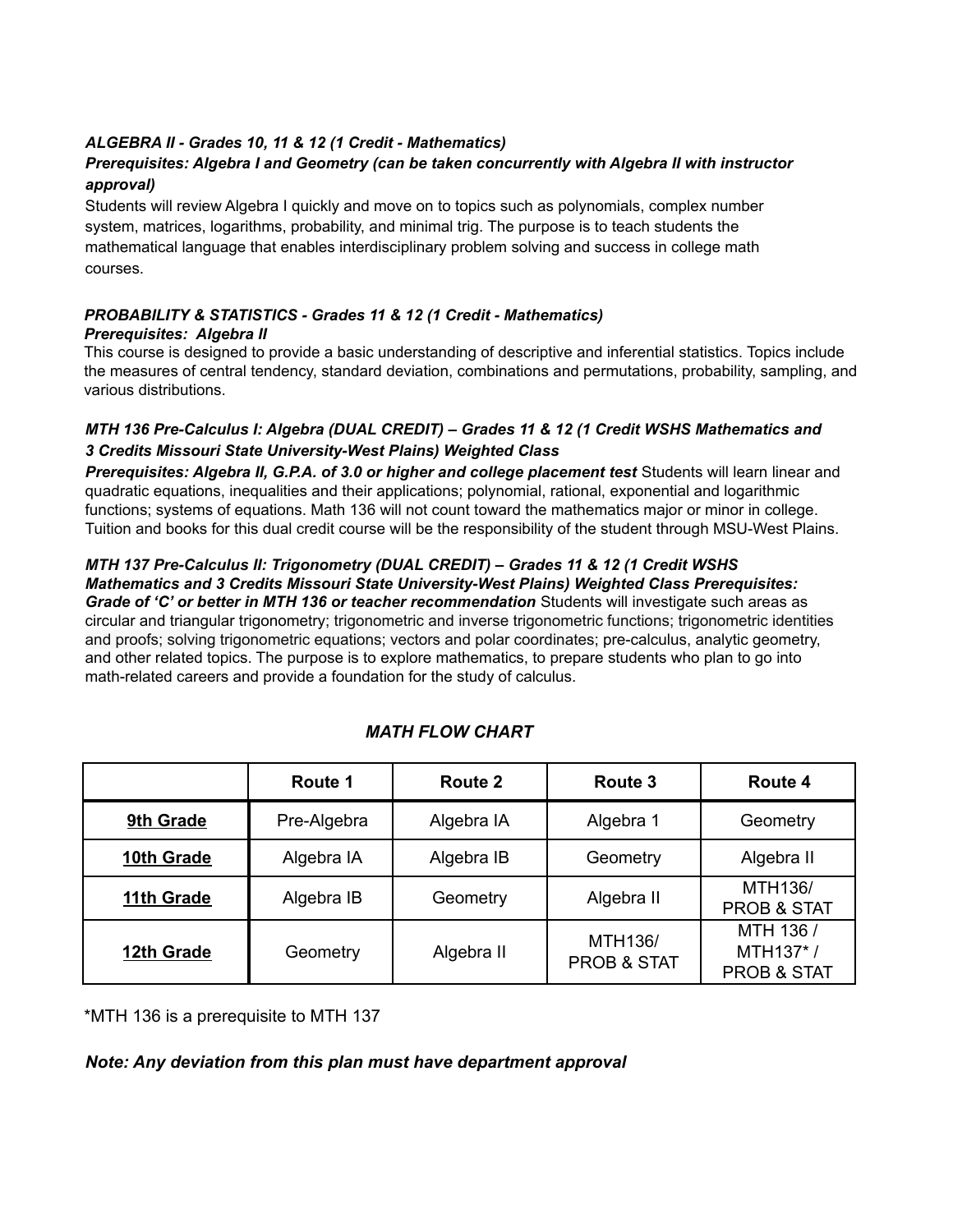# *Science*

#### *PHYSICS FIRST - Grades 9 (1 Credit - Science)*

This is a required science class for 9<sup>th</sup> grade students. Physics First is the study of the natural laws that occur throughout the universe.

#### *INTRODUCTION TO CHEMISTRY* **-** *Grade 10 (1 Credit - Science)*

Conceptual Chemistry is the required science course for sophomores. This class is designed so that students master the basic principles that explain matter and how it behaves. The class includes a wide range of conceptual chemistry topics from understanding the Periodic table and its elements to balancing chemical reactions. Pre-algebraic math problems will be used in class. Laboratory skills and safety procedures will be introduced and practiced.

#### *BIOLOGY I - Grade 11 (1 Credit - Science)*

Biology is the required science class for juniors. Biology is considered a life science because it involves living organisms. The course includes topics such as cellular biology, growth and development in living organisms, genetics and inheritance of traits, natural selection and adaptation, ecosystem interactions and energy flow, and human impact on natural resources. Students will be required to complete an end of course exam in biology for the state of Missouri.

#### *ADVANCED PHYSICS- Grades 11 & 12 (1 Credit - Science) Weighted Class*

#### Prerequisite: Must have the permission of the instructor and a passing semester grade for Algebra II or be *concurrently enrolled in Algebra II.*

Physics is an advanced study of physics concepts. Students taking this course should have a strong interest in engineering and technology or plan to pursue a career in physics. The course requires advanced mathematical skill and will involve homework.

#### *CHM 160 - GENERAL CHEMISTRY I (DUAL CREDIT) - Grades 11 & 12 (1 Credit WSHS Science and 4 credits Missouri State University-West Plains) - Weighted Class*

#### *Prerequisite: Must have the permission of the instructor, a minimum semester grade of "B" in Intro* to Chemistry and Algebra I; ACT Reading score of 18 or greater or SAT EBRW of 480; and eligibility *for MTH 136 or higher.*

Emphasis on fundamental and theoretical concepts of chemistry. Recommended for all science majors, chemistry majors and minors, and most pre-professional students.

# *CHM 161 - GENERAL CHEMISTRY I - LAB (DUAL CREDIT) - Grades 11 & 12 (1 Credits Missouri State University-West Plains) - Weighted Class*

#### *Prerequisite: Concurrent enrollment in CHM 160*

General Chemistry I Laboratory, is a one-credit laboratory course intended to accompany CHM160 by introducing basic chemistry lab techniques. The course introduces principles and techniques pertinent to a variety of CHM160 topics. Labs are designed to parallel the lecture material. Because this is a laboratory class, regular attendance and active participation are required.

#### **Note: Any student who drops CHM 160 will automatically be dropped from CHM 161.**

#### *ANATOMY/PHYSIOLOGY - Grades 12 (1 Credit - Science) Weighted Class*

#### *Prerequisite: Must have instructor permission, a minimum grade of "B" in a previous Biology course.*

Anatomy and Physiology is the study of the structure and function of the human body. All major systems of the body will be studied, using a variety of methods including the viewing of a human cadaver. Enrollment in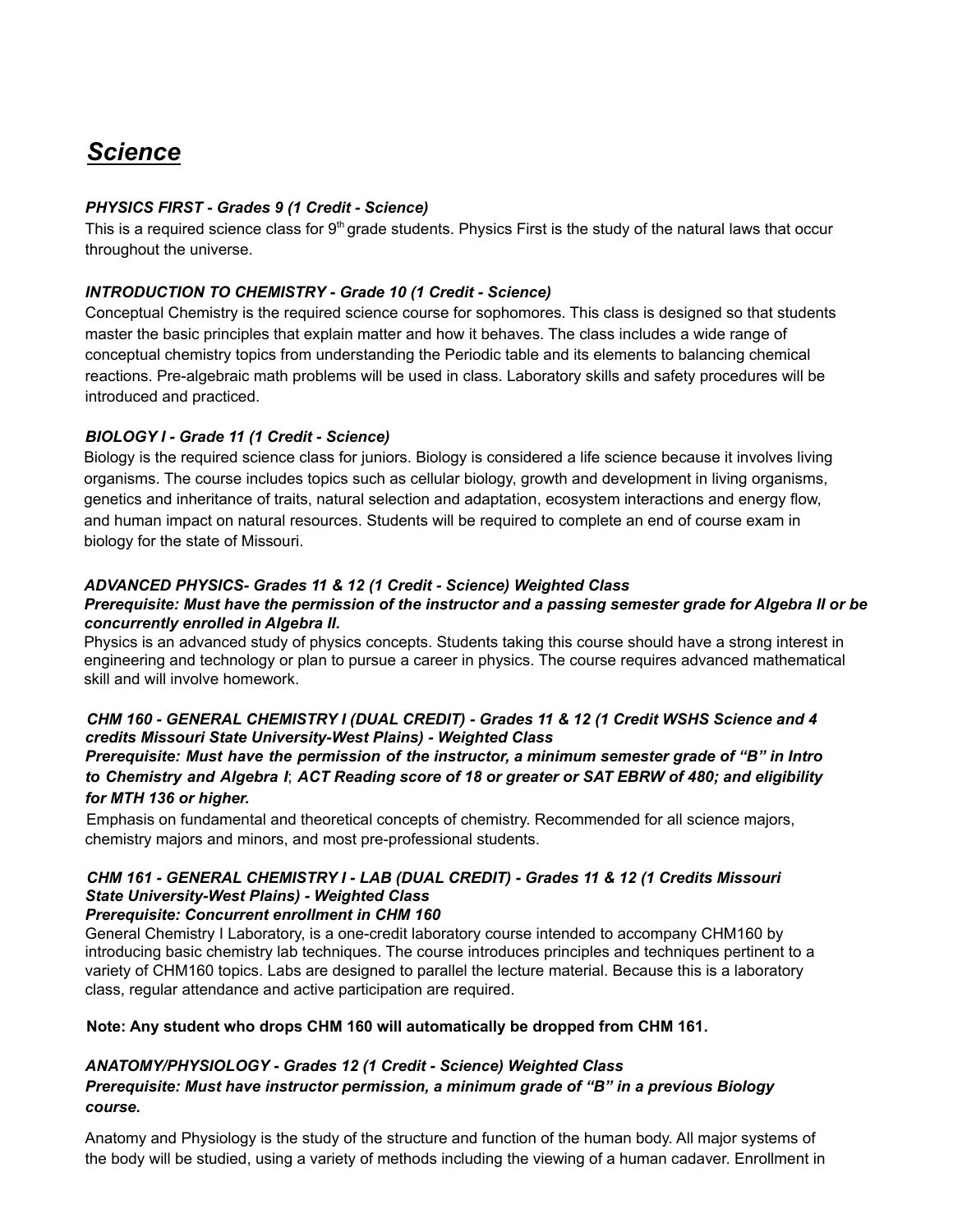Anatomy & Physiology is strongly encouraged for students who plan to pursue a career in biology or one of the medical sciences.

## *SCIENCE FLOWCHART*

| <b>Grade Level</b>     | <b>Required</b><br><b>Course</b> | <b>Elective Course</b>                                                                                               | <b>Prerequisites</b>                                                                   |
|------------------------|----------------------------------|----------------------------------------------------------------------------------------------------------------------|----------------------------------------------------------------------------------------|
| $9th$ Grade            | <b>Physics First</b>             |                                                                                                                      |                                                                                        |
| $10th$ Grade           | Introduction to<br>Chemistry     |                                                                                                                      |                                                                                        |
| 11 <sup>th</sup> Grade | Biology I                        | Chemistry*                                                                                                           | B or higher grade in Intro to Chemistry                                                |
|                        |                                  | <b>Advanced Physics</b>                                                                                              | Passed Algebra II or be concurrently<br>enrolled Algebra II / Instructor<br>permission |
| 12th Grade             |                                  | Chemistry*                                                                                                           | See above                                                                              |
|                        |                                  | <b>Advanced Physics</b>                                                                                              | See above                                                                              |
|                        |                                  | Anatomy Physiology                                                                                                   | B or higher grade in Biology I                                                         |
|                        |                                  | *Chemistry can also be taken in 12 <sup>th</sup> grade but should be taken in<br>11 <sup>th</sup> grade if possible. |                                                                                        |

# *Fine Arts – Art*

# *ART I - Grades 9, 10, 11 & 12 (1 Credit – Fine Art)*

Art I is an introduction course, which will require the student to maintain a professional attitude throughout the semester while producing work in the area of 2D and 3D. This class will be based on former knowledge to advance to the next project. This class will mainly be graded on technicality NOT on artistic ability. The focus will be placed on elements of art as well as the growth of expression and exposure to the specific demands of the medium.

# *ART II - Grades 10, 11 & 12 (1 Credit – Fine Art)*

#### *Prerequisite: Art I with a "B" average*, *Permission from instructor*

Art II is an advanced course, which will require the student to maintain a professional attitude throughout the semester while producing work in the areas 2D and 3D design. Although there are assigned topics, the student will be expected to exhibit a great deal of creativity and forethought to projects. The focus will be placed on principles of art as well as the growth of expression and exposure to the specific demands of the medium.

#### *ART III - Grades 11 & 12 (1 Credit – Fine Art)*

#### *Prerequisite: Art I & II with a "B" average, Permission from instructor*

Art III is an advanced course, which will require the student to maintain a professional attitude throughout the semester while producing work in specific mediums with the eventual goal being college admission to art school. The student will be expected to maintain a college level quality of effort throughout the semester while producing Alpha Rho Tau quality works.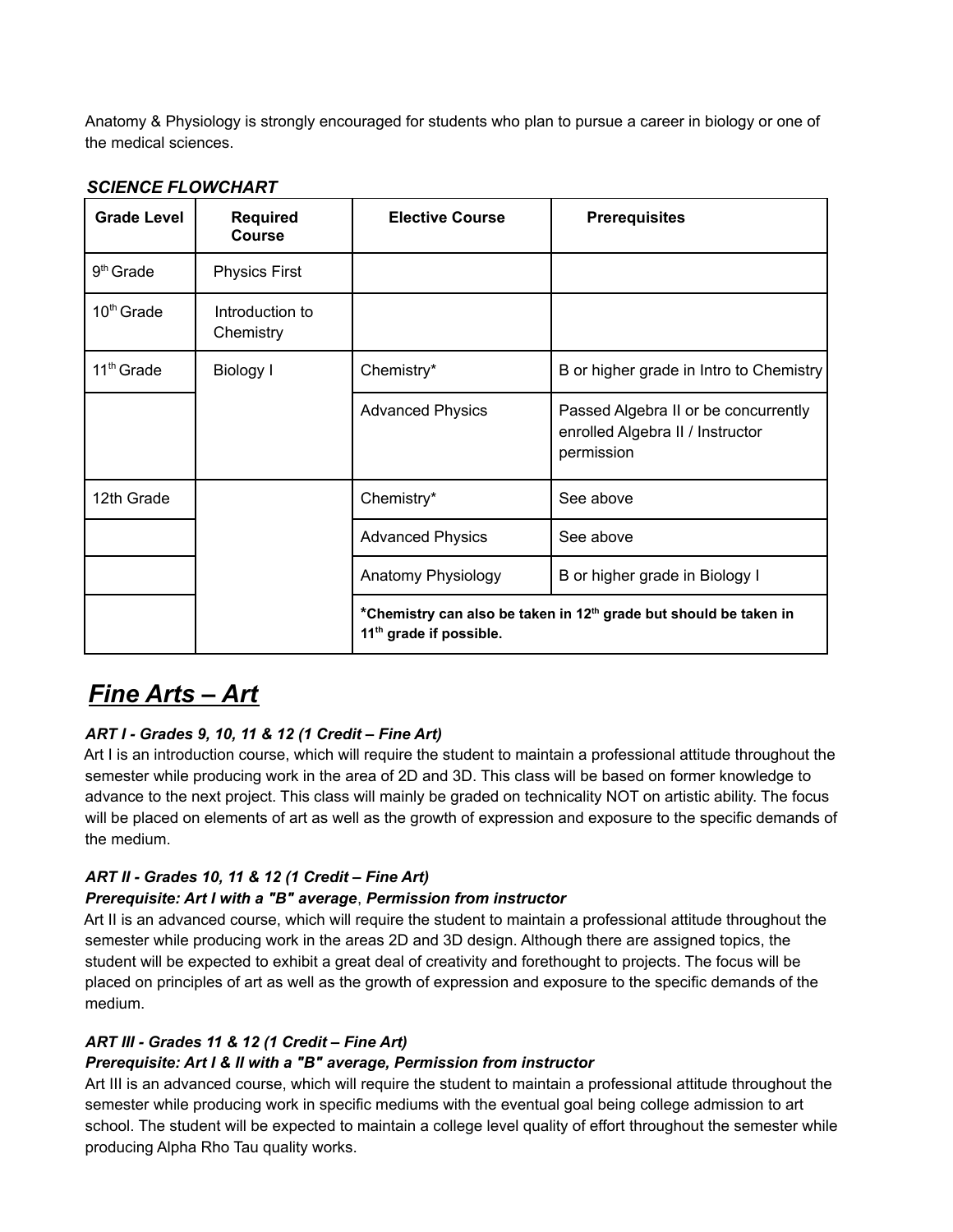#### *ART IV - Grade 11 & 12 (1 Credit – Fine Art)*

#### *Prerequisite: Art I, II & III with a "B" average, Permission from instructor*

Art IV is an advanced course, which will require the student to maintain a professional attitude throughout the semester while producing work in specific mediums with the eventual goal being college admission to art school. The student will be expected to maintain a college level quality of effort throughout the semester while producing Alpha Rho Tau quality works.

ART APPRECIATION & HISTORY I & II - Grades 9, 10, 11 & 12 (1 Credit - Fine Art) Art Appreciation-Art History is a second course which will familiarize the student with the basic concepts of 2-dimensional and 3-dimensional artwork while exploring art history from Native Cultures around the world through the 1-20th Century. Production assignments will progress through time and through cultures around the world starting with cave dwellers to Indian cultures today. Written/Spoken critiques are also required throughout the year. There will be at least two (semester/end of the year)

comprehensive tests covering vocabulary and techniques as well as quizzes each week on relevant art topics.

#### *PHOTOGRAPHY – Grades 9, 10, 11, & 12 (½ Credit-Fine Art)*

Students will study the creative art processes of photography with information about the Students will study the creative art processes of photography with information about the history, aesthetics, and criticism of the photographic media. Students will explore photographic approaches, photographers, and techniques of digital photography including creative experimentation with computer software for the digital camera. Students will also develop an appreciation of contemporary uses of photography. Students will produce a portfolio of their work to include daily assignments, special projects, and their top photos taken during the course. Preference will be given to seniors first, then juniors. School cameras will be used, with the student understanding they may be held responsible for any damage to a camera while in their care. **This class may only be taken one time**.

#### *THEATER (MUSICAL THEATER) - Grades 9, 10, 11, & 12 (½ Credit-Fine Art)*

Students will study basic principles of acting including character analysis, textual interpretation, voice, movement, collaboration, and improvisation. Students will gain a working knowledge of technical aspects of theater and theatrical design. Special emphasis is placed on theatrical vocabulary and codes of conduct, as well as the creation and production of theatrical performances. The culminating project for all students will be a play performed for the community. All students will be required to participate in the production fulfilling whatever roles are ultimately decided by the instructors. Students able to fill the musical portions of the show will be instructed by Mr. Hajeh.

# *Fine Arts - Music*

#### *BAND - Grades 9, 10, 11 & 12 (1 Credit – Fine Art) Prerequisite: Middle School/Junior High School Band*

High School Band is an instrumental music performing organization. The band is made up of woodwind, brass, and percussion instrument players. It consists of freshmen, sophomores, juniors, and seniors. Occasionally, because of instrumentation necessity, an outstanding eighth grader is admitted into the high school band. This class is scheduled to meet one block for ninety minutes.

This organization performs for all home football games. A field show is presented at the half time, as well as playing in the stands during the entire game. During marching season, the following events are scheduled and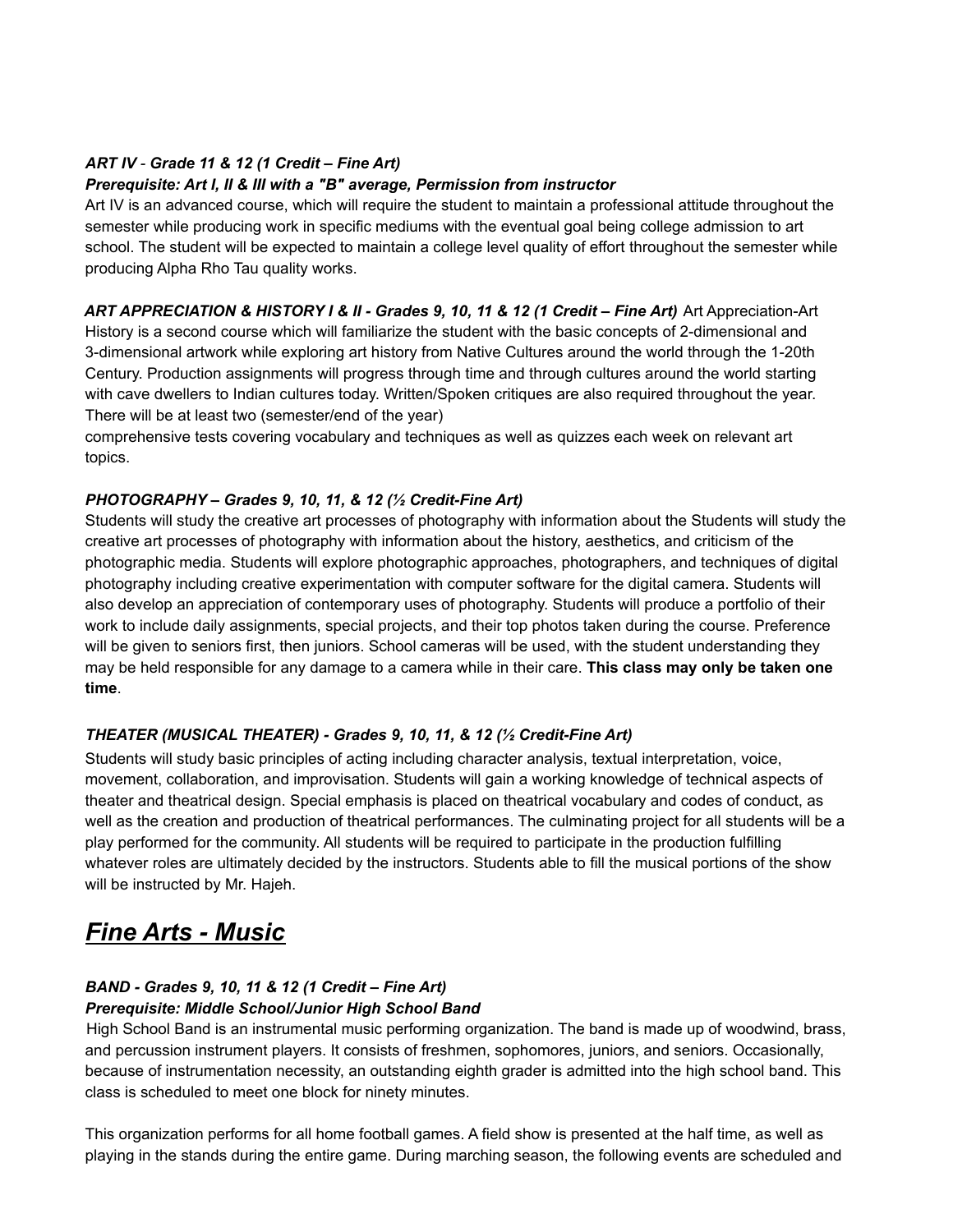require attendance:

At least 3 Marching Festivals District Band Auditions Willow Springs Christmas Parade SCA Honor Band Auditions SCA Pre-Contest Clinic District Music Festival-Local State Music Festival-Columbia Spring and Winter Concerts

Other performances will be scheduled when time allows with permission of the administration.

Music from the Baroque, Classical, and Contemporary periods are performed during the concert season. Students are taught style and interpretation of all varieties of band literature. Students are taught to identify signs, symbols, and terms found in advanced literature and study materials.

## *BAND II - Grades 9, 10, 11 & 12 (1 Credit – Fine Art)*

#### *Prerequisite: Must be enrolled in regular Band class*

High School Band is an instrumental music performing organization. The band is made up of woodwind, brass, and percussion instrument players. It consists of freshmen, sophomores, juniors, and seniors. Occasionally, because of instrumentation necessity, an outstanding eighth grader is admitted into the high school band. This class is scheduled to meet one block for ninety minutes.

This class is a continuation of regular Band with emphasis on Marching Band, Pep Band, Jazz Band, and Concert Band. It will be full ensemble practice along with sectionals and individual practice on music that is being performed in the regular band class as well as extra rehearsal for Pep band and Jazz band.

#### *PIANO CLASS - Grades 9, 10, 11 & 12 (½ Credit – Fine Art)*

A beginning course in basic piano technique. Hands-on instruction in keyboard skills will be taught, progressing through the Schawmn or equivalent piano book I as fast as possible in the allotted time.

Hand position, scales, intervals, and two-hand technique are just a few of the aspects students will learn in this semester class. Students will be tested approximately throughout the semester for playing accuracy. There will also be six or more written theory tests, as well as homework packets for music theory.

#### *CAMPUS CHOIR - Grades 9, 10, 11, & 12 (1 Credit - Fine Art)*

This class is for the students that enjoy singing. No audition is required, just a desire to learn the basic essentials of singing. We learn basic theory and work on learning to sight read music. Selections of music will vary. All students are invited, but not required, to attend and audition for SCA and District Honor Choir and be a part of the SCA Choral Festival.

#### *CONCERT CHOIR - Grades 9, 10, 11 & 12 (1 Credit – Fine Art)*

This is an auditioned group of mixed voicing. This group will work extensively on vocal technique, stage presence, poise, and reading music. This will be a highly visible group performing vocal music from all historical periods and many languages. This group will perform at home volleyball and basketball games, fall and spring concerts, S.C.A. Choral Festival, District, State Music Festivals, civic events, and other functions as they are scheduled. Your attendance is **required** at all scheduled events.

#### *GUITAR – Grades 9, 10, 11, & 12 (½ Credit – Fine Art)*

Students will learn the names of the notes, on the staff, and how they relate to the guitar. They will learn to play chords on the guitar. Students will also learn musical notation (what a quarter note is and how many beats it gets. etc.) Plus, SWBAT identifies and recognizes key signatures in the major and relative minor keys.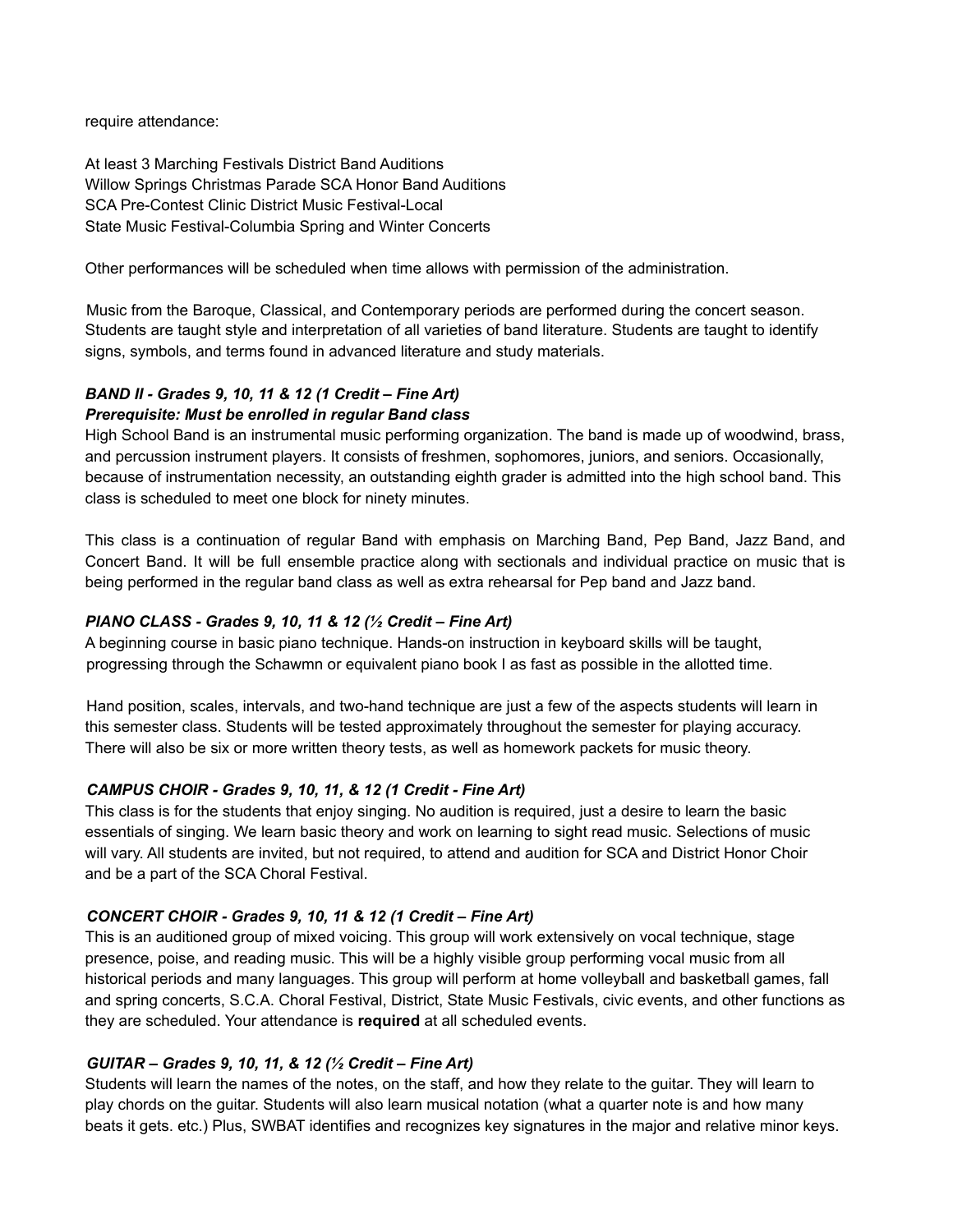# **Physical Education**

#### *PHYSICAL EDUCATION - Grade 9 (1 Credit – PE Credit)*

In high school, physical education class students will develop and maintain physical fitness through a variety of activities such as running, aerobics, training circuits and develop their own personal fitness plan. A variety of team and individual sports are incorporated to allow students the opportunity to develop an interest in activities they may pursue throughout their lives.

#### *HEALTH - Grade 9 (½ Credit – Health Credit)*

The high school health class prepares students to understand health and wellness with special emphasis on nutrition, mental, social and physical health, the prevention of illness, basic first aid, life-management skills, as well as risk-reduction skills and how these behaviors can improve the quality of life and life expectancy.

#### *ADVANCED BODY CONDITIONING - Grades 9, 10, 11 & 12 (1 Credit - Elective) Prerequisite: Must*

*be a member of an athletic team/Instructor's permission* This is an advanced class for athletes that allows them to participate in a variety of physical activities/exercises which will improve their athletic endeavors and help with injury prevention while receiving proper instruction and safety techniques to provide the utmost success. The purpose of the

class is to improve muscular strength, speed, agility and flexibility for their athletic endeavors. This class is strongly recommended if you are a member of an athletic team.

#### *BODY CONDITIONING - Grades 9, 10, 11 & 12 (1 Credit - Elective)*

Body conditioning is intended for non-athletes that allows students the opportunity to participate in a variety of physical activities while receiving proper instruction and safety techniques to provide the utmost success. The purpose of the class is to develop an appreciation of a healthy lifestyle through physical fitness.

# *LIFETIME SPORTS - Grades 10, 11, & 12 (1 Credit - Elective)*

#### *Prerequisite: Physical Education*

Lifetime Sports will provide a variety of team and individual sports skills, lifetime physical activities and aerobic and anaerobic exercises, as well as instruction and discussion of how the body functions. The classes emphasize the development of cardiovascular endurance, muscular endurance, muscular strength, flexibility, and body composition. A wide range of activities is offered to help promote an active lifestyle from the present through an entire lifetime.

# *Vocational/Technical - Business*

*COMPUTER APPLICATIONS I – Grades 9, 10, 11, 12 (½ Credit – Practical Arts)* This course is designed to help students master beginning skills in the areas of word processing, document formatting, and Internet usage. They will review keyboard and speed development.

## *COMPUTER APPLICATIONS II – Grades 9, 10, 11 & 12 (½ Credit – Practical Arts) Prerequisite: Computer Applications I*

This course is designed to help students master skills in the areas of spreadsheet applications, Internet usage, and presentations. They will also work to develop speed and accuracy.

#### *BUSINESS MANAGEMENT – Grades 10, 11 & 12 (1 Credit – Practical Arts)*

This course introduces the fundamentals of business management and global functions of the business and marketplace. Topics include the development of the business concept, strategic planning, marketing, finance,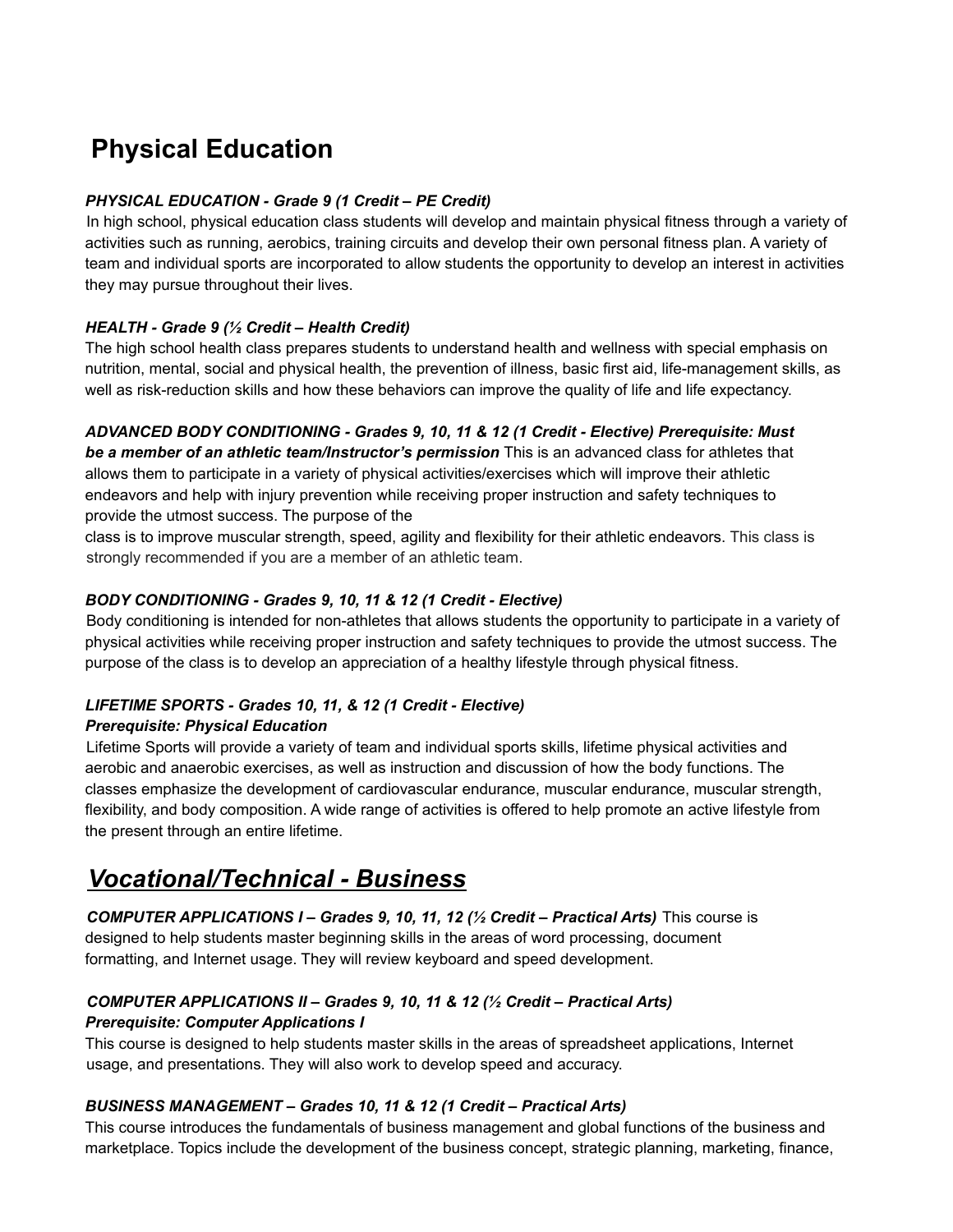an overview of international business, teamwork, problem-solving and self-management.

#### *ACCOUNTING I – Grades 10, 11 & 12 (1 Credit – Practical Arts)*

Students who are interested in business will have an understanding of the procedures used to operate different forms of business ownership, such as a proprietorship or a partnership. This will include a study of journal transactions, ledgers, payroll, and financial statements.

#### *MULTIMEDIA I - Grades 10, 11 & 12 (1⁄2 Credit – Practical Arts) Prerequisite: Computer Applications I*

This course is designed to train students on how to use industry-standard digital editing software,computer hardware, and hardware equipment including a digital camera and video recorder. Students also have introductory instruction in web design, rules of composition, graphic design, publishing design,animation, and video recording. Students will learn skills related to use in real world Careers.

# *MULTIMEDIA II - Grades 10, 11 & 12 (1⁄2 Credit – Practical Arts)*

#### *Prerequisite: Multimedia I*

This course is designed to expand on concepts learned in Multimedia 1. Students will create video projects using video editing software, drone footage, and video equipment. These projects will include on campus projects along with video production for area businesses and groups within our community. Students will also work on graphic design, publishing design, animation, and video recording. Students will learn skills related to use in real world Careers.

## *BUSINESS ENTREPRENEURSHIP – Grades 10, 11 & 12 (1 Credit – Practical Arts)*

## *Prerequisite: Student enrollment in this class will be the decision of Mrs. Lee, Mrs. Patton, and Dr. Spence.*

Business entrepreneurship focuses on recognizing a business opportunity, starting a business, operating and maintaining a business (Bear Necessities Store). Students will be exposed to the development of critical thinking and problem solving, and innovation in this course as they take on the role of either a business owner or individuals working in a business. Integration of communication skills, business concepts, accounting, finance, marketing, business ethics, risk management, and business operations management, will all be a part of this course. Engaging students in the creation and management of a business and the challenges of being a small business owner will be fulfilled in this course. **Must join FBLA for the current school year. Enrollment in this class must be approved by the instructor prior to registration.**

#### *PERSONAL FINANCE - Grade 12 (½ Credit – Practical Arts)*

This one-semester course is based on the Missouri Personal Finance Competencies and presents essential knowledge and skills to make informed decisions about real-world financial issues. Students will learn how choices influence occupational options and future earning potential. Students will also learn to apply decision-making skills to evaluate career choices and set personal goals. The course content is designed to help the learner make wise spending, saving, and credit decisions and to make effective use of income to achieve personal financial success. Students who complete one-half credit qualify for articulated credit through either OTC (must be a junior or senior and have 80% in the class).

#### *CIS 101 COMPUTERS FOR LEARNING (DUAL CREDIT) – Grades 11 & 12 (½ Credit WSHS and 3 Credits Missouri State University-West Plains – Practical Arts) Weighted Class Prerequisite: Comp App I*

Use of the computer to learn the use of operating systems, email, surfing the Web, word processor software, presentation software, and spreadsheet software. Students will be presented with the fundamentals of Computing Concepts, Communicating through Email and the Windows operating system followed by an overview of Microsoft Office Common Features. Also, students will learn three Office applications; specifically, Word, Excel, and PowerPoint.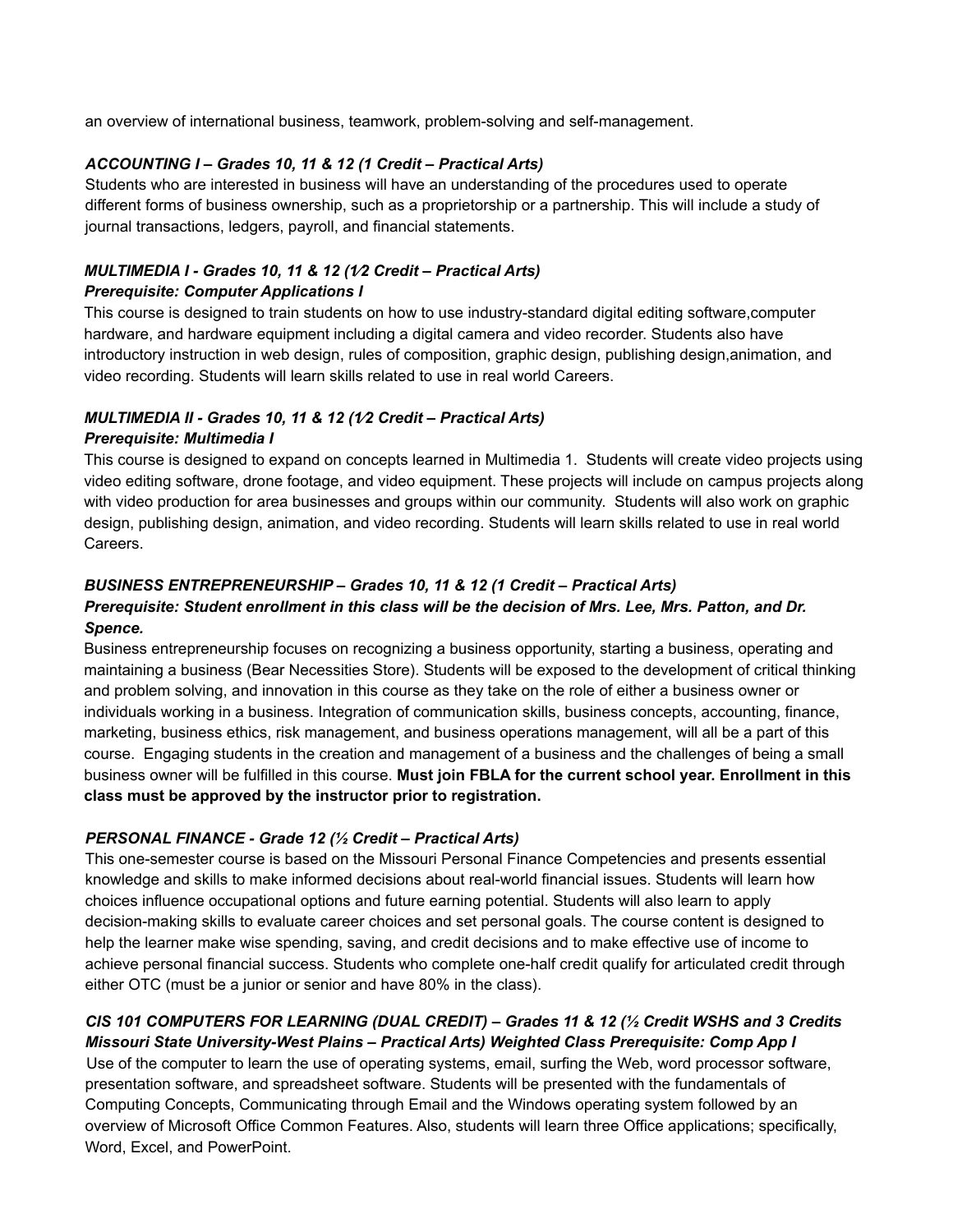# *Vocational/Technical - Industrial Technology*

#### *INDUSTRIAL WOODS - Grades 9, 10, 11 & 12 (1 Credit – Practical Arts)*

Wood Technology is a class that will study all machines and tools that are required to produce a wood project. Projects will vary in size and scope.

# *Vocational/Technical – Agriculture Education*

NOTE: ALL AG CLASSES have this Prerequisite (plus any listed specific to a class) - All students will be required to pay their FFA dues and join the FFA, dues are \$20 student receives an FFA T-Shirt to *help compensate for this expense.*

#### *AG SCIENCE I - Grade 9 (1 Credit – Practical Arts)*

**Prerequisite**: Students that have never taken an agriculture education class. The course is designed for instruction in animal science, agricultural mechanics, career exploration, leadership and personal development and SAE (FFA Project) program. Units may include agribusiness, natural resources, livestock, plant science, food science, and welding. Introduction to agriculture. (CD 01 6701 - CIP 02.0101 - VIMS 01.9998)

#### *AG POWER I - Grades 10 & 11 & 12 (1 Credit – Practical Arts)*

#### *Prerequisite: Ag. Science I (full year credit)*

SAFETY glasses are required at all times, in class or shop. Self-driven lab. Students must have a solid *work ethic. Failure to do so will result in removal from class at the instructor's discretion.* This course requires focus and dedication in order to be successful. Students will be expected to learn the theory behind many agricultural engine systems including: 4 stroke engines, 2 stroke engines, diesel engines, hydraulics, radial engines, electric motors, and jet engines. Students will gain a working understanding of common and specialty mechanic tools and their functionalities. Each student will be responsible for disassembling and reassembling their own engine correctly while simultaneously diagnosing common problems involved in the process. In this class, students will also be provided the opportunity to combine engine systems to metal fabrication systems to create projects such as engine driven hydraulic log splitters, go karts, and other engine driven agriculture equipment. (CD 016751, CIP 01.0201)

#### *AG POWER II - Grades 10 & 11 & 12 (1 Credit – Practical Arts)*

#### *Prerequisite: Ag. Science I (full year credit)*

#### SAFETY glasses are required at all times, in class or shop. Self-driven lab. Students must have a solid *work ethic. Failure to do so will result in removal from class at the instructor's discretion.*

This is a study of the basic principles of power transmissions, hydraulic systems, and tractor engines. Tractor operation, safety practices, and maintenance will receive major emphasis. Tractor overhaul will be included where feasible. (CD 016752.CIP 01.0201)

# *AGRICULTURAL CONSTRUCTION I – Grades 10, 11, 12 (1 Credit- Practical Arts).*

#### *Prerequisite: Ag. Science I (full year)*

SAFETY glasses are required at all times, in class or shop. Self-driven lab. Students must have a solid *work ethic. Failure to do so will result in removal from class at the instructor's discretion*. This course utilizes welding in the development and construction of major metal and wood projects. This beginner course will discuss the different types of welds, welding safety, welding procedures and physics. Students will learn how to weld using SMAW and GMAW techniques. (CD 016770, CIP 01.0201)

*AG MACHINERY - Grades 11 &12 (1 Credit – Practical Arts) Prerequisite: Ag. Science I (full year) & Ag Construction I OR Ag Power I*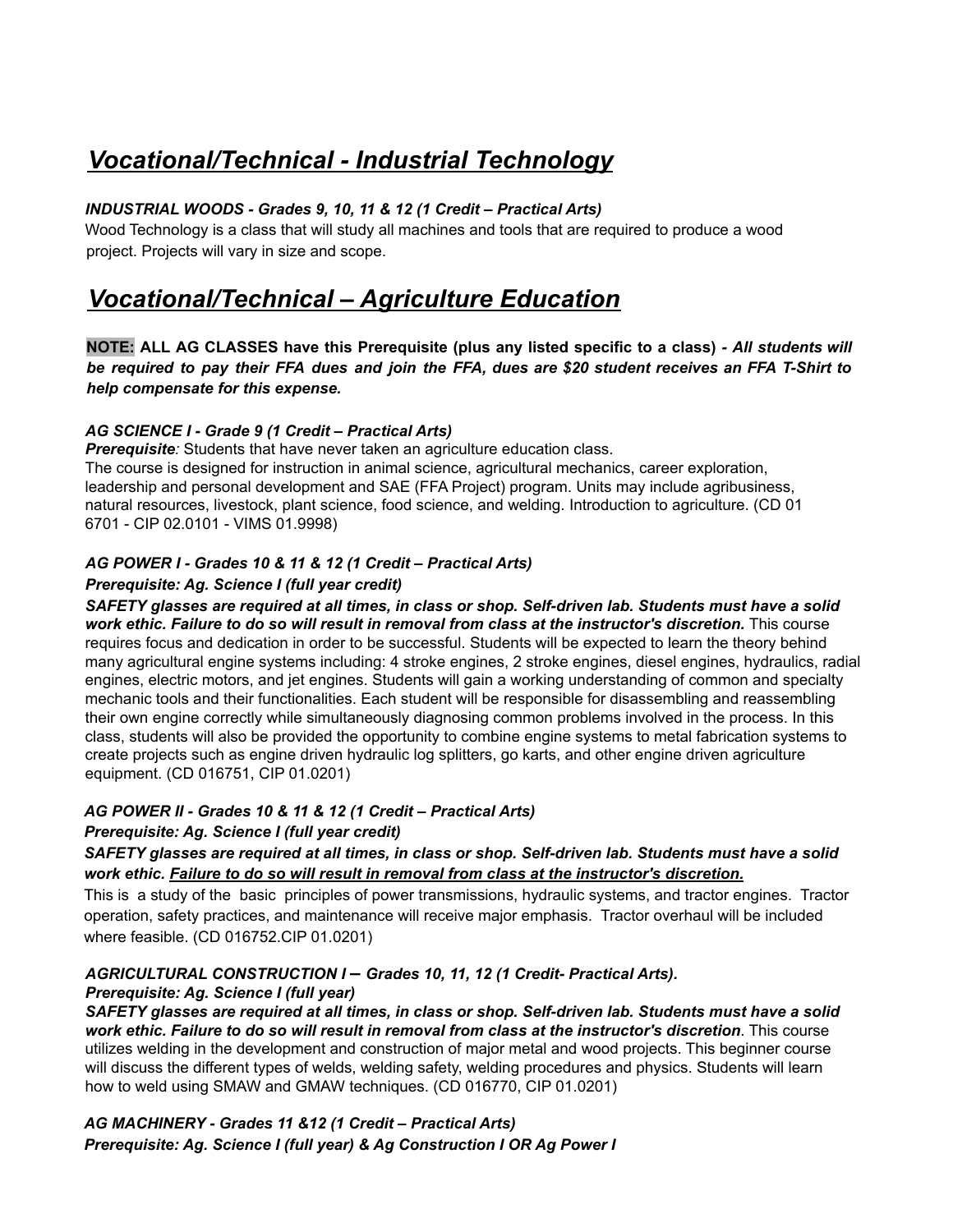#### SAFETY glasses are required at all times, in class or shop. Self-driven lab. Students must have a solid *work ethic. Failure to do so will result in removal from class at the instructor's discretion.*

Course Rationale – Agriculture encompasses the food, fiber, conservation and natural resource systems, employing over 20% of the nation's workforce. The safe operation, adjustment and maintenance of agricultural equipment are essential skills for students pursuing a career in agricultural mechanics. This course includes selection, operation, adjustment, maintenance and repair of machinery commonly used on the farm. (CD 016753, CIP 01.0201)

#### *ANIMAL AND PLANT BIOTECHNOLOGY - Grades 11, & 12 (1 Credit – Practical Arts) Prerequisite: Ag. Science I (full year credit) & Taking or have taken BIOLOGY I*

This course includes topics in the history of biotechnology, the principles of scientific research, cell biology, genetic transfer, genetically modified organisms, cloning, and the application of biotechnology to plant science, animal science, medicine, the food industry, and ecology. Consumer issues, ethics, and careers are also addressed. Dual credit is available for this class, **2 credit hrs.** (CD 016743, CIP 01.0901)

# *ANIMAL SCIENCE - Grades 10, 11, & 12 (1 Credit – Practical Arts)*

# *Prerequisite: Ag. Science I (full year credit)*

This class is a hands-on approach instruction that envelops advanced study in animal production, management, marketing, nutrition, breeding, production records, selection, animal health, waste management, and biotechnology may be included in this course. Dual Credit is available for this class, **3 credit hrs.** (CD 016711, CIP 01.0901)

## *GREENHOUSE OPERATIONS AND MANAGEMENT- Grades 10, 11, & 12 (1 Credit – Practical Arts) Prerequisite: Ag. Science I (full year credit)*

This course outline includes an overview of many different greenhouse practices including growing structures, plant growth, irrigation and fertilization techniques, plant propagation, plant health, pest management, and financial management of a greenhouse.

# *VET SCIENCE - Grades 10, 11, & 12 (1 Credit – Practical Arts)*

#### *Prerequisite: Ag. Science I (full year credit)*

Student must not be allergic to canine or feline fur to be enrolled in this course.

Companion animals are studied in this course. Topics include cell and tissue biology, anatomy, physiology, nutrition, disease prevention, diagnosis, clinical exams, hospital procedures, and surgical procedures. 15hrs of hands on learning with local veterinarians. Dual credit is available for this class, **2 credit hrs.** (CD 01 6711 - CIP 01.0301 - VIMS 01.0302)

# *CROP SCIENCE – Grades 11, & 12 (½ Credit – Practical Arts)*

#### *Prerequisite: Ag. Science I (full year credit)*

Units in this course include growing systems, plant selection, production practices, harvesting, storing, marketing, fertilization, soils, conservation, chemicals, integrated pest management, water quality, and biotechnology. (CD 016761, CIP 01.0301)

# *AG LEADERSHIP - Grades 10, 11, & 12 (½ Credit – Practical Arts)*

# *Prerequisite: Ag. Science I (full year credit)*

This course will enable students to develop the knowledge, attitudes, and skills to demonstrate positive leadership for agriculture. Areas of focus include public speaking, extemporaneous speaking, impromptu speaking, written communication, meeting people, good first impressions, personal goals, teamwork, team/organizational goals, organizing groups to take action and evaluation of team/organizational actions. Students will also be responsible for managing the FFA Newsletter and helping organize events.(CD 016742, CIP 01.0802)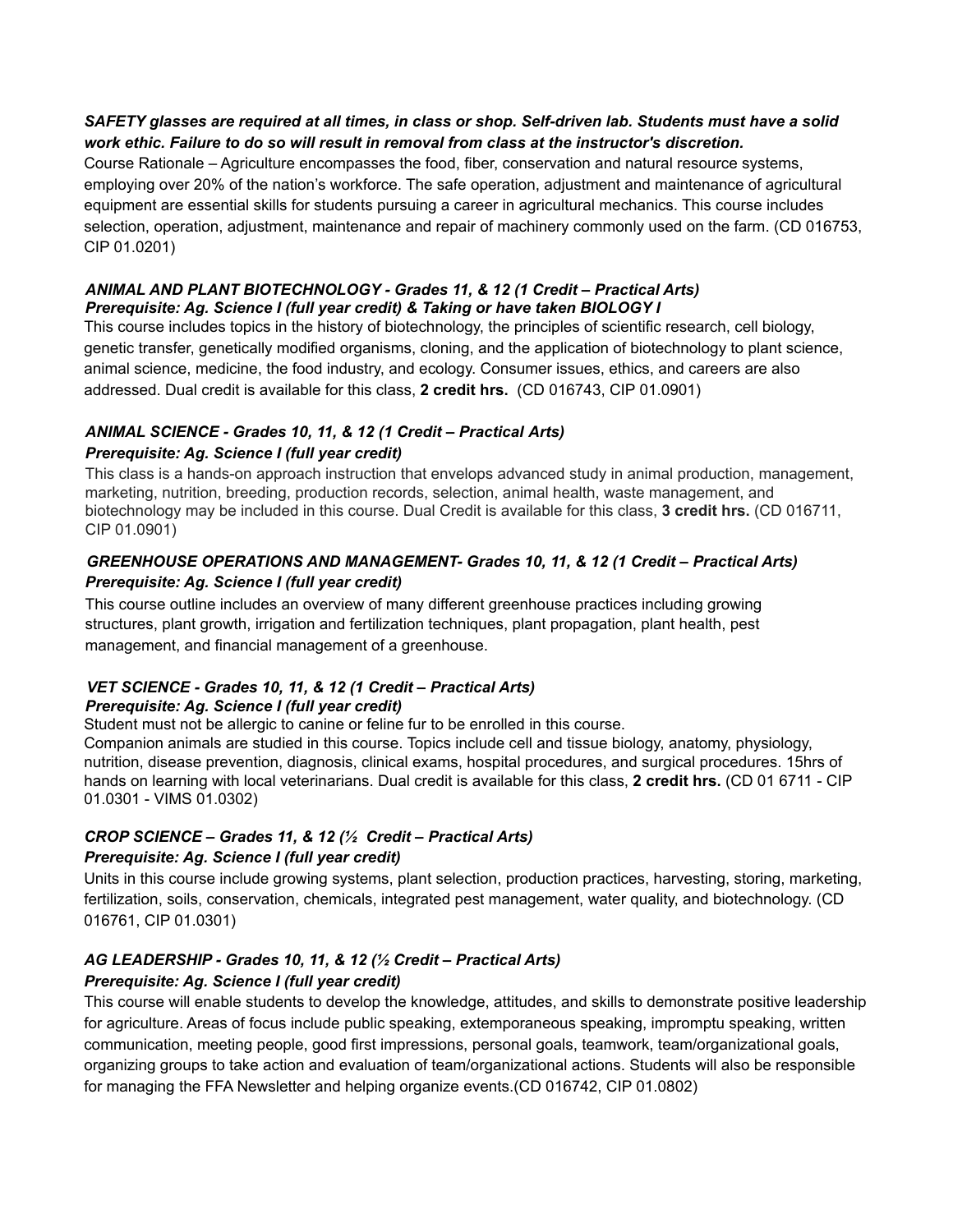# *WILDLIFE MANAGEMENT - Grades 10, 11, & 12 (½ Credit – Practical Arts)*

#### *Prerequisite: Ag. Science I (full year credit)*

This course prepares students for careers in the Missouri Conservation field, outdoor recreational activities in conservation, and/or improvement of natural resources such as oil, water, air, forestry, fish, and wildlife for economic and recreational purposes.

# *Vocational/Technical - Family and Consumer Sciences* <sup>A</sup> group of

instructional programs that prepares individuals for the dual roles of work and family. At all levels, the emphasis is placed on the acquisition of knowledge and the development of attitudes, standards, values, and skills that provide career supplements and support learning in the student's home and family. These attitudes, standards, values, and skills are needed for nurturing human development, meeting material needs and strengthening family and community life. *Academic knowledge is extended in practical life skills!*

*FACS ENTREPRENEURSHIP – Grades 9, 10, 11 & 12 (1 Credit – Practical Arts) Prerequisite: Student* enrollment in this class will be the decision of Mrs. Capeder, Mrs. Patton, and Dr. Spence. Must join *FCCLA for the current school year and participate in a STAR Event.* This course focuses on how individuals develop and function in family, work, and community settings and how they relate to their physical, social, emotional, and intellectual environments. Students: a) learn about personal growth and leadership; b) explore work, jobs, and career related to family consumer sciences and human services; d) solve problems impacting the work of the family; and d) make decisions that support and strengthen the integration of multiple roles/responsibilities of individuals, family, career and community. **Enrollment in this class must be approved by the instructor prior to registration.**

#### *FOODS I - Grades 10, 11 & 12 (½ Credit – Practical Arts)*

This course is designed to introduce students to the culinary world. Students will learn important basic cooking skills including reading a recipe, measuring accurately and food preparation. Culinary nutrition, kitchen safety and sanitation; proper use of equipment; and essential job skills in the food industry will be reinforced as well. Students will participate in cooking labs several times per week, as well as a variety of classroom activities. Topics covered: stocks, soups, sauces, herbs and spices, fruits & vegetables, salads & dressings, and poultry & meat. **This class has a lab fee.**

#### *FOODS II - Grades 10, 11 & 12 (½ Credit – Practical Arts)*

#### *Prerequisite: "C" or higher in Foods I*

In this course students will prepare quality food products and present them creatively; demonstrate safe, sanitary work procedures; understand food science principles related to cooking and baking; and utilize nutrition concepts when planning meals/menus. Topics covered: pasta & grains, baking techniques, yeast breads, quick breads, desserts, breakfast foods, and sandwiches. **This class has a lab fee.**

#### *EXPLORING FACS – Grades 9, 10, 11 & 12 (½ Credit – Practical Arts)*

This course prepares individuals to understand the values, needs, wants, goals, and resources that enable youth and adults to make rational decisions that contribute to family stability and quality of life. It includes instruction in budgeting and spending plans, use of credit, savings, investments, taxes, consumer buying, and consumer rights and responsibilities.

#### *FASHION DESIGN AND CONSTRUCTION – Grades 9, 10, 11 & 12 (½ Credit – Practical Arts)* This

course introduces students to the world of fashion and basic garment construction techniques. Students will be introduced to the elements and principles of design, textiles, figure analysis, consumerism and care of clothing. Students will select appropriate patterns, and construct garments based on their abilities. Students will also learn about careers in the fashion industry.

#### *INTERIOR DESIGN – Grades 9, 10, 11 & 12 (½ Credit – Practical Arts)*

This course introduces students to the behavioral, social, economic, functional, and aesthetic aspects of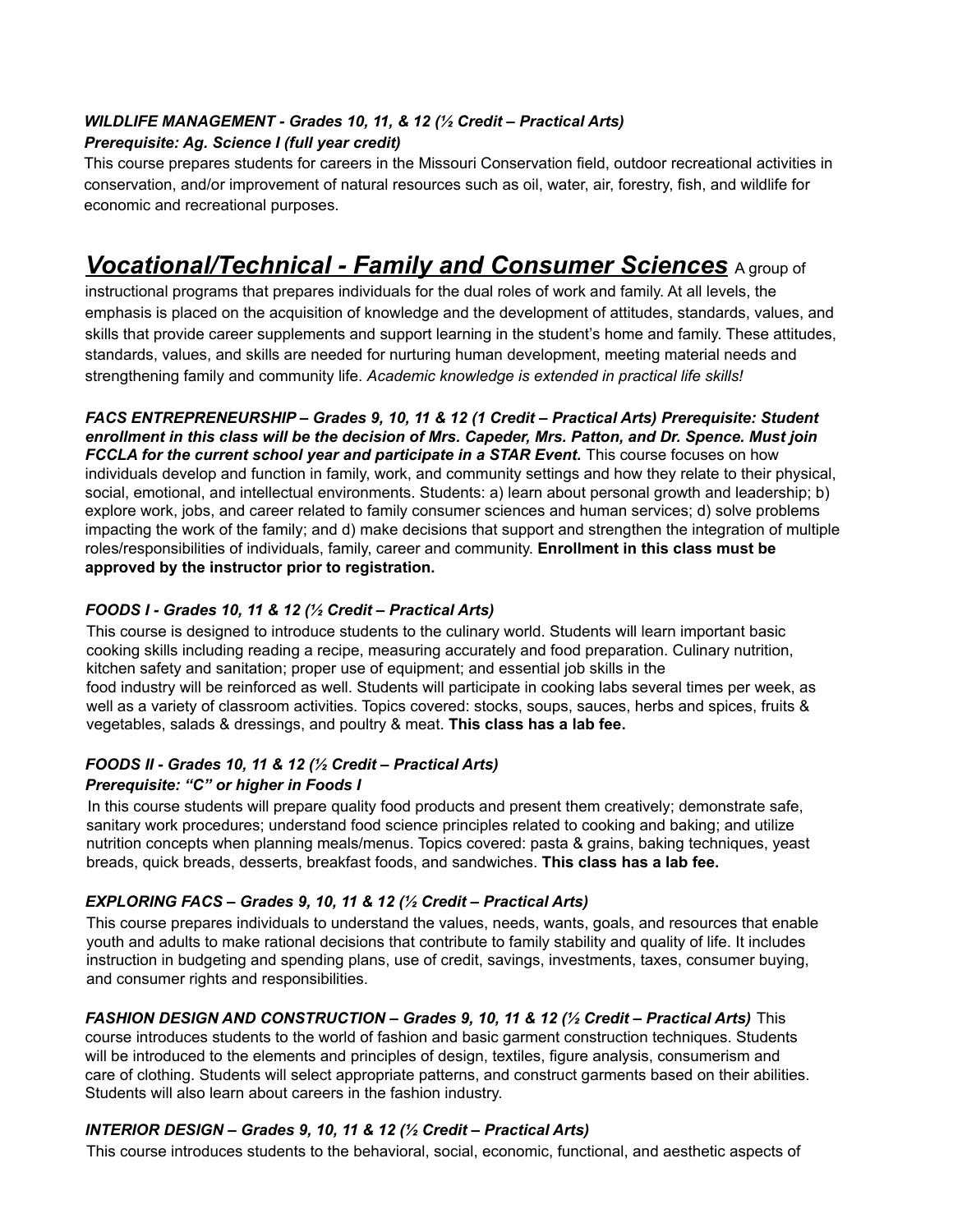housing, interiors, and other built environments. The course includes instruction in analyzing, planning, designing, furnishing, and equipping residential, work, and leisure spaces to meet user needs and the study of related public policies.

#### *CHILD DEVELOPMENT I & II– Grades 11 & 12 (1 Credit – Practical Arts)*

This course focuses on the intellectual, social, emotional, and biological development of children. It includes instruction in parent-child relations, parenting practices, special needs of children, parental and environmental influences on child development, external support services, and related public policy issues.Students will have the opportunity to work with our district's preschool program while researching, planning, and teaching lessons relating to early childhood education.

# **Other**

#### *ENGINEERING ESSENTIALS (PLTW) - Grades 9, 10, 11, & 12 (1 Credit - Practical Arts) Prerequisite: Concurrent enrollment or completed Geometry*

Engineering Essentials offers students opportunities to explore the breadth of engineering career opportunities and experiences and solve engaging and challenging real-world problems. Units will cover the following: Engineering Mindset & Career Pathways where students will learn to apply the engineering mindset and explore career opportunities; Mechanical Systems where students will learn to build simple and compound machines and calculate their mechanical advantage, Electrical Circuits and Microprocessors where students will learn about electrical pathways and the basics of coding; Geographic Information Systems where students will use technical mapping software to solve real civic engineering problems like managing stormwater runoff.

## *INTRODUCTION TO ENGINEERING DESIGN (PLTW) - Grades 10, 11, 12 (1 Credit - Practical Arts) Prerequisite: Completed Engineering Essentials*

Students dig deep into the engineering design process, applying math, science, and engineering standards to hands-on projects. They work both individually and in teams to design solutions to a variety of problems using 3-D modeling software, and use an engineering notebook to document their work. This course builds on the skills learned in Engineering Essentials, further developing students' ability to develop technical drawings, abilities in the precision and accuracy of measurement and converting between units, accurately estimating cost and issues from mechanical stress and building various types of models from mathematical to hand-drawn to three-dimensional computer models.

# *INTRODUCTION TO COMPUTER SCIENCE I/II (PYTHON)* **-** *Grades 9, 10, 11, & 12 (1 Credit - Practical Arts)*

#### *Prerequisite: "B" or higher in previous mathematics class*

An interactive introductory course for students brand new to programming that teaches the foundations of computer science using the Python language. The course will teach students how to think computationally and solve complex problems. Web-based video, activities, and practice exercises. Regular quizzes, projects and exams.

Sem 1: Beginning in Computer Science | Number Calculations and Data | Making Decisions | Repetition and Loops | Programming in EarSketch

Sem 2: Graphics | Functions | Arrays | 2D Arrays | Programming in EarSketch | Internet

#### *AP COMPUTER SCIENCE PRINCIPLES* **-** *Grades 9, 10, 11, & 12 (1 Credit - Practical Arts)*

AP Computer Science Principles introduces students to the breadth of the field of computer science. Students learn to design and evaluate solutions and to apply computer science to solve problems through the development of algorithms and programs. They incorporate abstraction into programs and use data to discover new knowledge. Students also explain how computing innovations and computing systems—including the internet—work, explore their potential impacts, and contribute to a computing culture that is collaborative and ethical.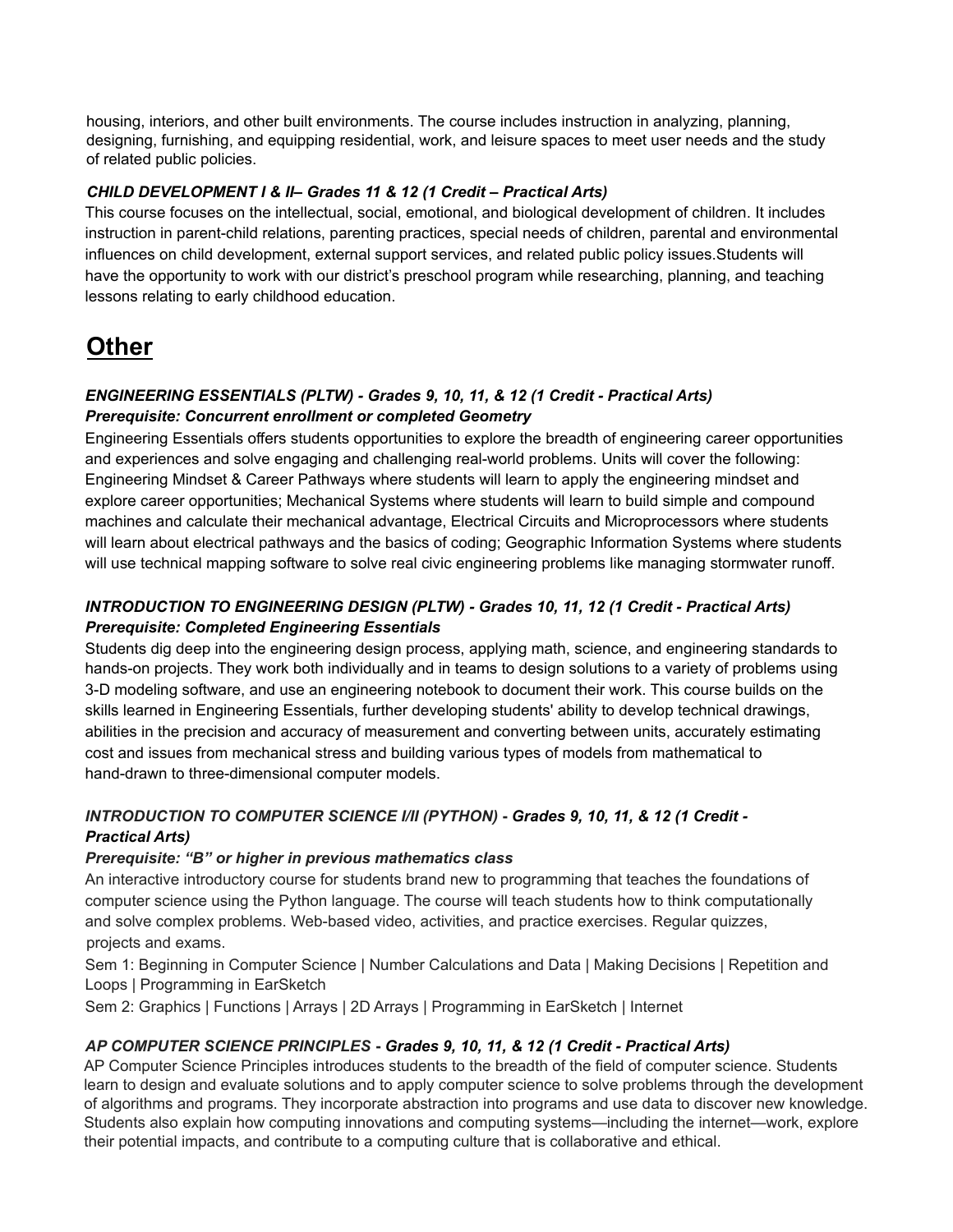# **Specialized Programs**

#### *A+ TUTORING - Grades 11 & 12 (½ Credit - Elective)*

Students will be assigned to either the elementary or middle school to tutor and/or mentor younger students for the fulfillment of this A+ requirement. A+ Tutors will assist younger students in areas such as reading and math. Students will be responsible for maintaining a weekly time log.

#### *ESOL STUDY SKILLS – (ENGLISH FOR SPEAKERS OF OTHER LANGUAGES) – Grades 9, 10, 11 & 12 (1 Credit - Elective)*

This class is meant for students whose native language is other than English. It provides assistance in mastering English grammar and conversational skills, as well as training in academic skills for successful integration of English language learners into the education system in the United States. When necessary, the program may also provide initial training in Social Studies and Science.

## *INTERNSHIP* - (School-to-Work) Grade 12 (Credits will depend on various factors) *Prerequisite: Students must be a senior and assigned to their career pathway for participation in the internship program. (Elective)*

This program will provide options to help students attain high academic and occupational standards. It will be a flexible system designed by local partnerships to meet local student and employer needs by offering students experiences in a broad range of career opportunities through which students can explore and experience the relationship between academics and work. This will be a work-based learning experience which cannot be readily provided within a regular school setting, but which can be made available through assignments to on- or off-campus locations under a cooperative arrangement with business and industry or other institutions. All students wishing to participate will need to complete an application and will be interviewed before placement in this program.

#### *LIBRARY AIDE– Grades 11 & 12 (1 Credit - Elective) Prerequisite: Approval of the librarian*

This course will place emphasis on the development of the library, research and computer skills through the use of on-the-job training. This course is an excellent choice as an elective for college-bound students as well as those headed directly to the workplace.

Students will demonstrate initiative, cooperation, good attendance, and a willing attitude. General duties will include shelving, photocopying, cleaning, running errands, computer maintenance, reading and rating books, checking books in and out, and assisting students with locating information.

#### *OFFICE AIDE – Grades 11 & 12 (1 Credit - Elective)*

An office aide should be punctual, be able to keep confidential information confidential, be honest, be responsible when answering the phone, and be willing to help in all types of weather conditions. Each office has unique requirements, but general duties will include: be punctual in reporting to the office, answer the phone and take messages during the absence of the secretary, pick up and deliver mail, photocopy, run errands for teachers, deliver messages to students, file, pick up reports from the printer, take bus changes and notes to teachers at the end of school, occasionally count money, and accompany kindergarten students to the kindergarten building if they are late.

#### *CYBERSECURITY (PLTW) - Grades 9, 10, 11 & 12 (1 Credit - Elective)*

*Prerequisite: Concurrent enrollment or completed Geometry and Instructor\Principal approval* Cybersecurity gives students a broad exposure to the many aspects of digital and information security, while encouraging socially responsible choices and ethical behavior. It inspires algorithmic thinking, computational thinking, and especially, "outside-the-box" thinking. Students explore the many educational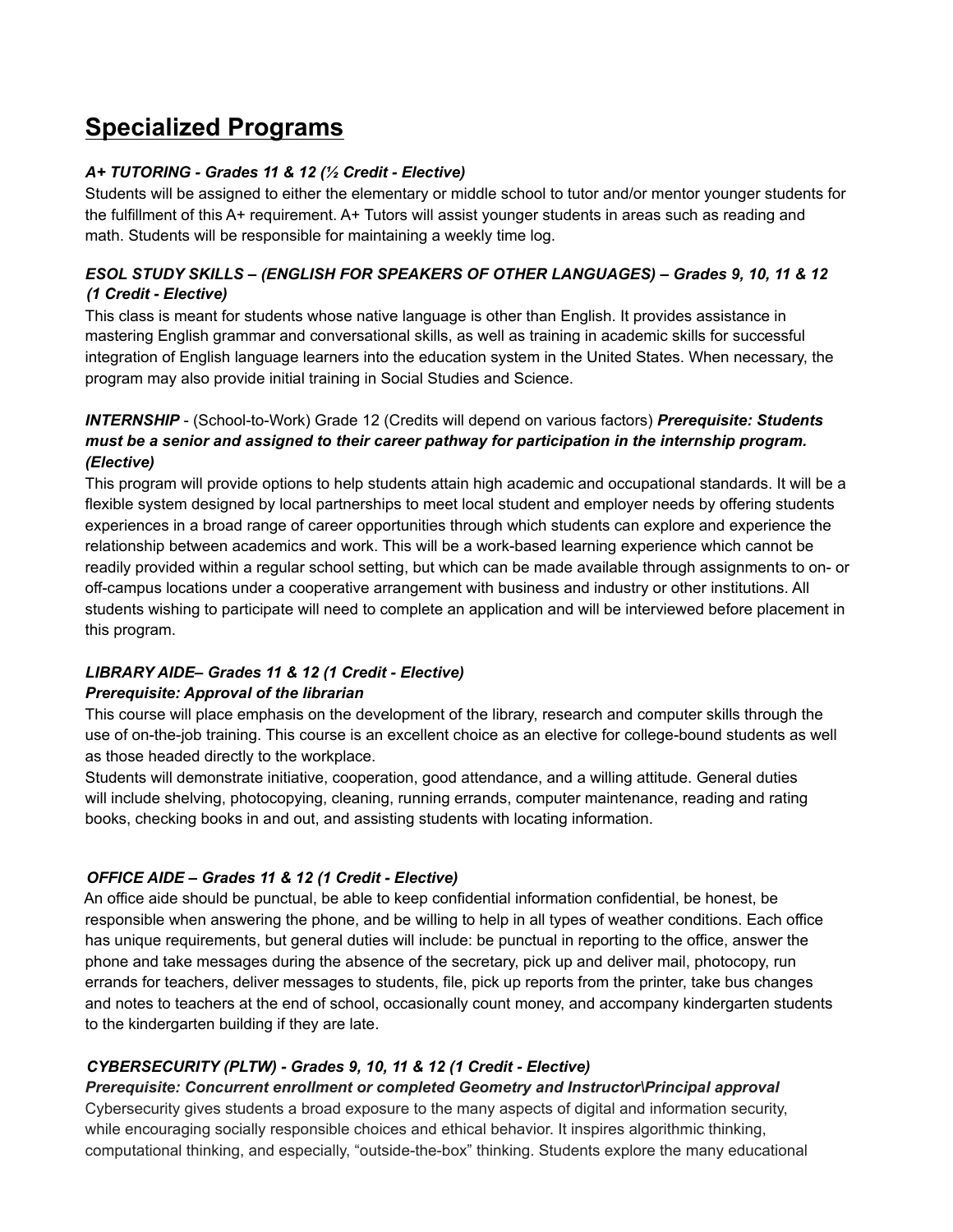and career paths available to cybersecurity experts, as well as other careers that comprise the field of information security.

# *South Central Career Center*

(Vocational School)

*AUTOMOTIVE COLLISION TECHNOLOGY I & II - Grades 11 & 12 (3 Credits – Practical Arts)* This class focuses on the auto body repair process. Students will learn the foundations of the auto collision repair industry, different types of vehicle construction, tools used, repair procedures and refinishing products and procedures. This course teaches the student skills involving straightening bent frames, removing dents, welding torn metals, replacing damaged parts and repainting partial or whole vehicles.

*AUTOMOTIVE TECHNOLOGY I & II - Grades 11 & 12 (3 Credits – Practical Arts)* This course prepares students to learn the basic fundamentals of the vehicle's working parts, technical requirements for researching service manuals and handling a computer-based diagnostic machine.

#### *BUILDING TRADES I & II* - *Grades 11 & 12 (3 Credits – Practical Arts)*

This class is designed to prepare students for a job in the construction trades. Students will gain knowledge in the erection of all framework, roofing, installation of doors & windows, installation of cabinets, molding, paneling, trim, hardware, building stays, and the hanging of interior/exterior wall materials, molding, paneling, trim, hardware, and building stays.

# *COMMERCIAL & ADVERTISING ART I & II – Grades 11 & 12 (3 Credits – Practical Arts)* Creative Design

is a computer-based graphic design course. Students will learn several industry standard software titles. These applications will be taught through projects that use software and various output methods to create a final piece. Projects assigned will have connections to the industry from conception to output. Some outputs include decals, vinyl banners, etched glass mugs, T-shirt graphics or full-color posters.

#### *CULINARY ARTS I & II* - *Grade 11 & 12 (3 Credits – Practical Arts)*

This course is designed to train students for employment entry in the growing field of foodservice and hospitality. Coursework covers the basics in preparing & serving food, basic nutrition, sanitation, dietetics, equipment use and maintenance, and food display and presentation. Students will also get real-world experience by participating in catering functions.

#### *HEALTH SCIENCE I – Grade 11 (3 Credits – Practical Arts)*

The course will include a foundation of cellular physiology followed by an in-depth study of the structure and function of the biological systems as found in the human body. The student will receive lab experience and healthcare certifications in American Red Cross AED/CPR/First Aid. This course is designed so that students become more skilled in such areas as basic patient care, office reception, anatomy and physiology, medical terminology, math for health careers, legal and ethical issues in the health field, and career exploration.

#### *HEALTH SCIENCE II – Grade 12 (3 Credits – Practical Arts)*

This course is designed so that students become more skilled in such areas as basic patient care to become certified as a nursing assistant. Students will have 100 hours of clinical time in a nursing facility, maintain an 80% on tests, and have good attendance (95%). At the end of the course, students will be eligible to test for CNA certification. This class is limited to 15 students per block. Health Science I is not a prerequisite, but it is recommended.

*INFORMATION TECHNOLOGY I & II - Grades 11 & 12 (3 Credits - Practical Arts)* The South Central Career Center Information Technology Program is a two- year program that will focus on client